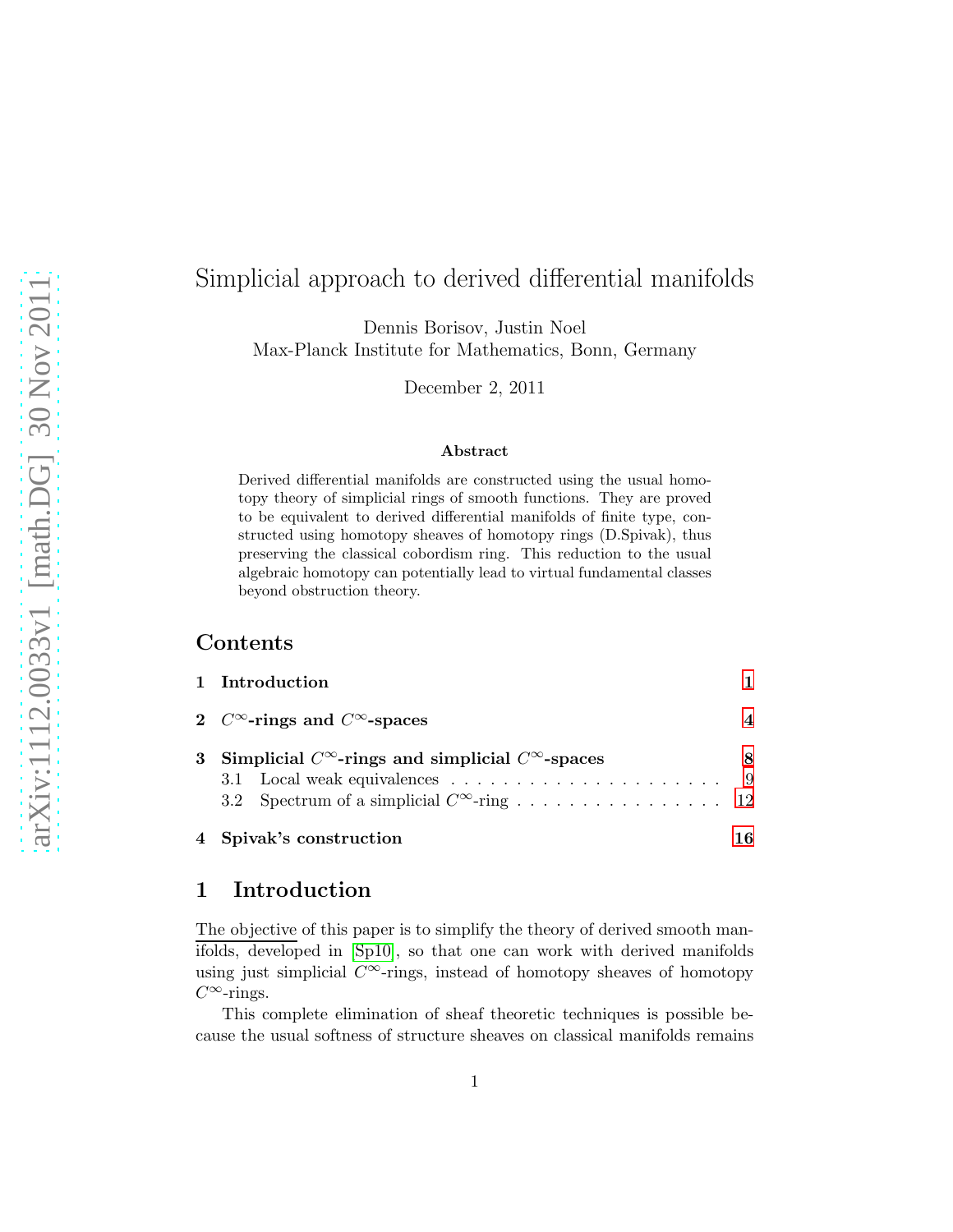true after deriving: every derived differential manifold of finite type<sup>[1](#page-1-0)</sup> (as defined in [\[Sp10\]](#page-22-0)) is locally weakly equivalent to a derived manifold, whose structure sheaf is a simplicial diagram of soft sheaves.

In [\[Sp10\]](#page-22-0) it is proved, that derived differential manifolds, constructed there, have the same cobordism ring as classical manifolds, with intersections being performed by taking homotopy limits.

Our reduction preserves this property, and thus we provide a model for intersection theory of differential manifolds, using the usual simplicial closed model structure on the category of simplicial  $C^{\infty}$ -rings. Intersections are obtained by taking the usual homotopy colimits.

This ability to express intersections homotopically correctly and functorially, by using a single simplicial ring, instead of a homotopy sheaf of such rings, potentially allows one to go beyond obstruction theories in working with virtual fundamental classes.

Here is our approach: we use  $C^{\infty}$ -rings as the basis for everything we do in smooth geometry. Such rings are just algebras over a particular algebraic theory([\[La63\]](#page-22-1)), we recall the definition at the beginning of Section [2.](#page-3-0) The theory of  $C^{\infty}$ -rings is well developed (e.g. [\[MR91\]](#page-22-2), [\[Du81\]](#page-22-3), [\[GS03\]](#page-22-4), [\[Jo11a\]](#page-22-5), and many others).

Homotopy theory is defined on the category of simplicial  $C^{\infty}$ -rings, i.e. simplicial diagrams of  $C^{\infty}$ -rings. These rings inherit a simplicial closed model structure from the category of simplicial sets([\[Qu67\]](#page-22-6)), and it is this homotopy theory that we use. We recall the definition in Section [3.](#page-7-0)

In [\[Sp10\]](#page-22-0) homotopy is based on the notion of local weak equivalence. Given a topological space  $X$ , one considers the category of sheaves of simplicial  $C^{\infty}$ -rings, and defines local weak equivalence to be a map that induces an isomorphism between sheaves of the corresponding homotopy groups.

This requirement to have an isomorphism on the level of sheaves of homotopy groups and not merely pre-sheaves, is responsible for the local nature of local weak equivalences. In the simplicial setting this notion was defined in [\[Ja87\]](#page-22-7). To work with this homotopy theory in terms of closed model categories, one needs hypercovers [\[DHI04\]](#page-21-0), and they are used in [\[Sp10\]](#page-22-0), resulting in the notion of a homotopy sheaf of homotopy  $C^{\infty}$ -rings. We recall the definition in Section [4.](#page-15-0)

Different from algebraic geometry, local weak equivalences in differential geometry can be treated in a very simple manner. Using softness of structure

<span id="page-1-0"></span><sup>&</sup>lt;sup>1</sup>A derived manifold is of finite type, if it is possible to embed its classical part into  $\mathbb{R}^n$ for some  $n \geq 0$ .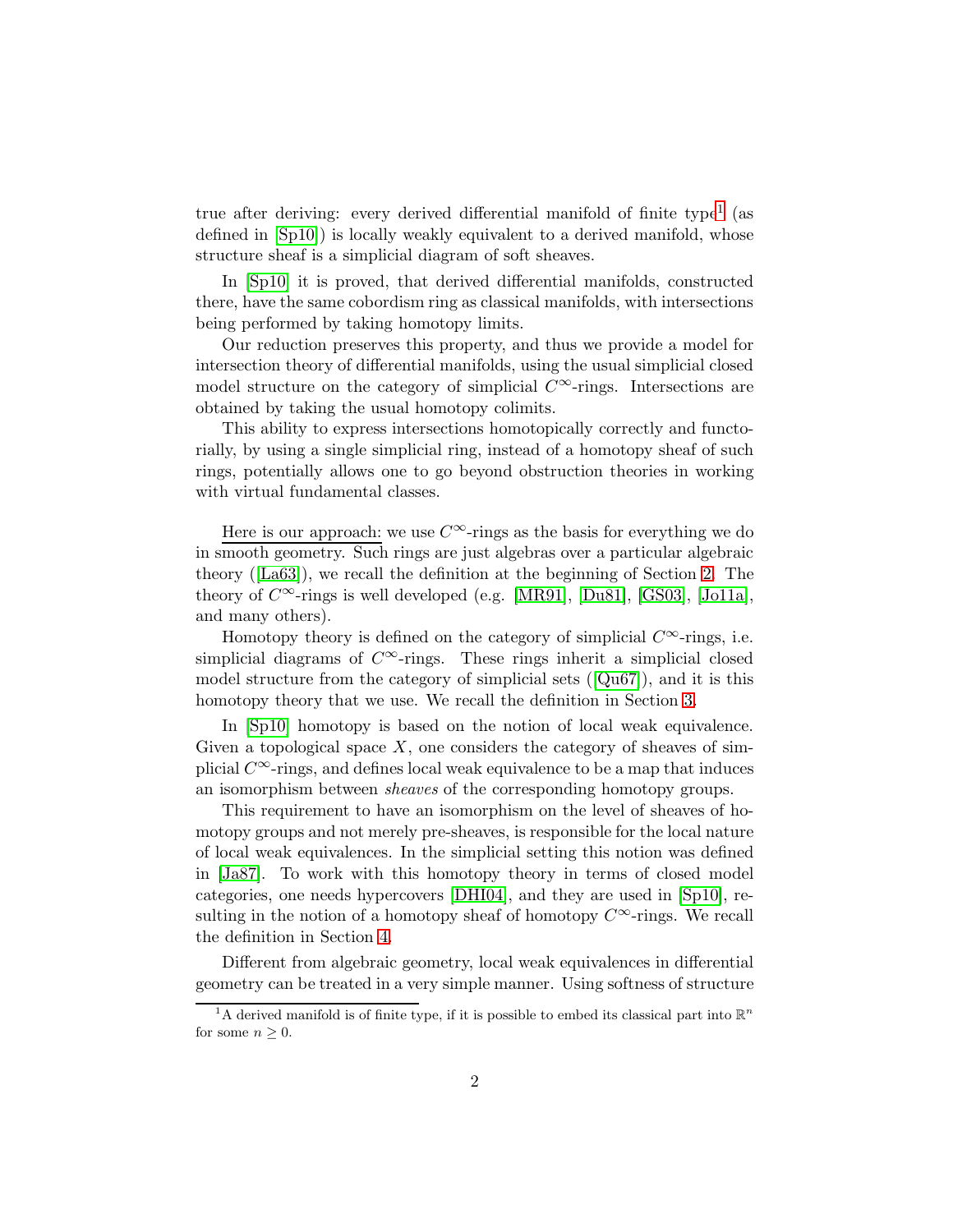sheaves, we prove that every derived manifold of finite type is locally weakly equivalent to a derived manifold, whose presheaves of homotopy groups are already sheaves. This implies that the functor of global sections maps local weak equivalences to weak equivalences, and so we can go from sheaves to simplicial  $C^{\infty}$ -rings without loosing any homotopical structure.

In [\[Sp10\]](#page-22-0), instead of pre-sheaves of  $C^{\infty}$ -rings, pre-sheaves of *homotopy*  $C^{\infty}$ -rings are used, i.e. one requires that structure equations are not literally satisfied, but only up to homotopy. One can rectify such homotopy rings into honest  $C^{\infty}$ -rings, and it can be done in terms of a Quillen equivalence  $([Ba02], [Be06])$  $([Ba02], [Be06])$  $([Ba02], [Be06])$  $([Ba02], [Be06])$  $([Ba02], [Be06])$ . Thus we get the following diagram of adjunctions:

<span id="page-2-0"></span>
$$
Sheaves of simplicial  $\underbrace{C^{\infty}\text{-rings}}_{\Gamma}$  \longrightarrow 
$$
Sipival's theory
$$
 (1)
$$

where the categories in the first row come with local weak equivalences, the third category has the usual weak equivalences. Assuming all manifolds are of finite type, each functor maps (local) weak equivalences to (local) weak equivalences. Moreover, all units and counits are (local) weak equivalences.

Going over to simplicial localizations of these categories, we conclude that these adjunctions induce weak equivalences. In [\[Sp10\]](#page-22-0) derived manifolds are defined by gluing affine derived manifolds, which are just intersections, computed as homotopy limits. Weak equivalences of simplicial localizations, given by [\(1\)](#page-2-0), show that all of this can be done in the category of simplicial  $C^{\infty}$ -rings, using the usual closed model structure.

Here is the plan of the paper: in Section [2](#page-3-0) we describe the correspondence between  $\overline{C^{\infty}}$ -spaces and  $\overline{C^{\infty}}$ -rings. Using softness of the structure sheaves, one proves that this is an equivalence of categories. This material is standard, and we provide it mostly to fix the notation.

In Section [3](#page-7-0) we extend the classical results from Section [2](#page-3-0) to the simplicial case. We show that the standard model category of simplicial  $C^{\infty}$ -rings is a model for the category of simplicial  $C^{\infty}$ -spaces, where gluing is performed by local weak equivalences.

In Section 4 we recall the construction from [\[Sp10\]](#page-22-0), and (assuming finite type) prove that it provides a model for simplicial  $C^{\infty}$ -spaces. Thus [\[Sp10\]](#page-22-0) is reduced, via the category of simplicial  $C^{\infty}$ -spaces, to the usual construction, involving homotopy colimits in the category of simplicial  $C^{\infty}$ -rings. This correspondence, restricted to good fibrant replacements on the side of [\[Sp10\]](#page-22-0), is just the functor of global sections.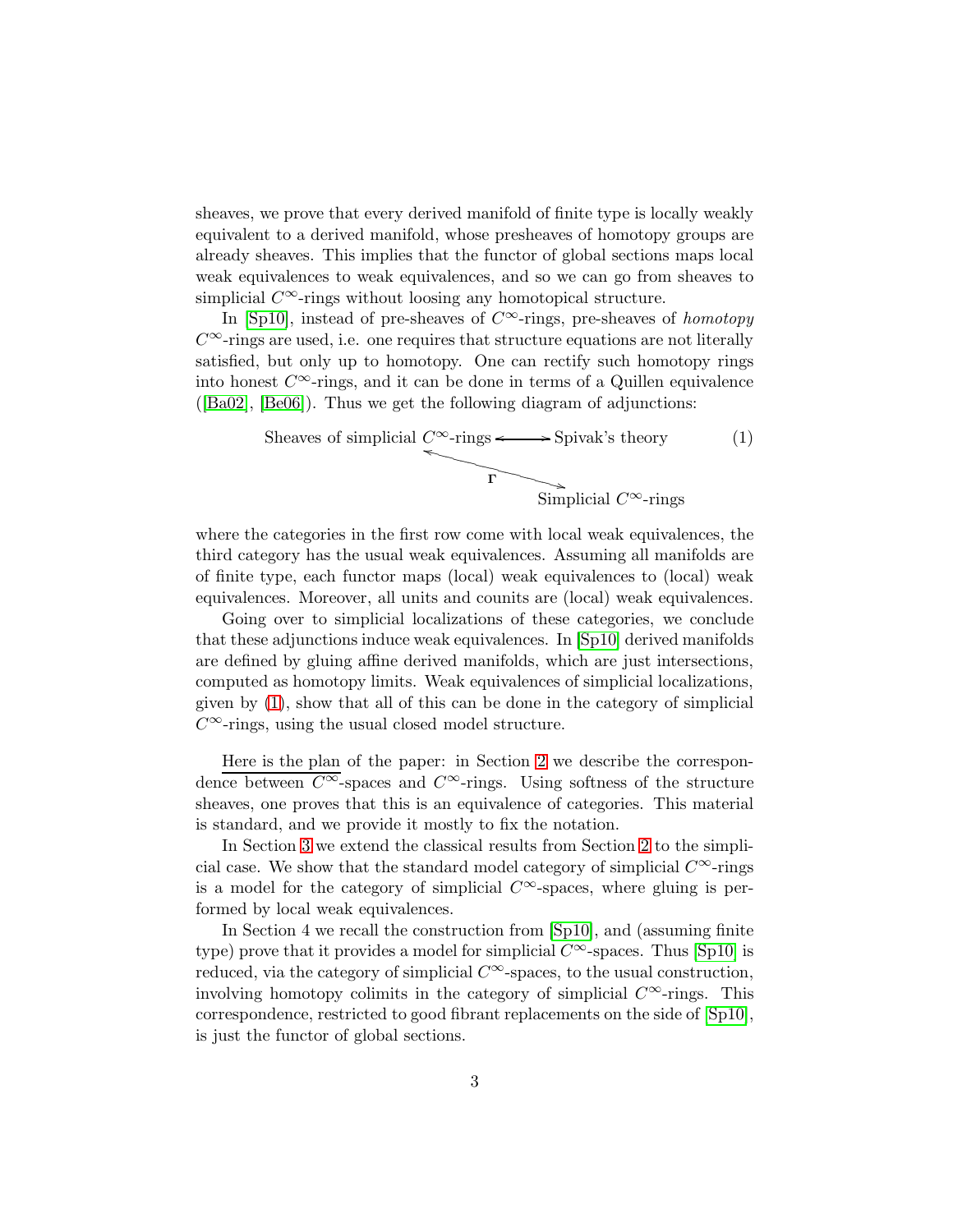We would like to indicate some differences between the approach to derived geometry adopted here, and other places. When one glues by weak equivalences, one can choose the underlying topological spaces to be spectra of the 0-th homotopy group or the 0-th component of the structure sheaf. We (and [\[Sp10\]](#page-22-0)) use the former, while [\[CK01\]](#page-21-3),[\[CK02\]](#page-21-4),[\[TV05\]](#page-22-8),[\[TV08\]](#page-22-9) use the latter.

In [\[Jo11b\]](#page-22-10) another approach to derived manifolds is used, where instead of sheaves of simplicial  $C^{\infty}$ -rings, one uses sheaves of presentations of  $C^{\infty}$ rings. We believe that constructions of [\[Jo11a\]](#page-22-5) can be obtained from ours by truncating simplicial sets from level 2 and up. In particular, this would allow one to reformulate the theory of [\[Jo11b\]](#page-22-10) in terms of  $C^{\infty}$ -rings, and their modules. We will pursue this elsewhere.

Acknowledgements: This work appeared as a result of Derived Differential Geometry Seminar at Max Planck Institute for Mathematics, in the Summer-Fall, 2011. We would like to thank all the participants for many fruitful discussions in and outside the seminar. The first author is especially grateful to Barbara Fantechi and Timo Schürg for explaining the correspondence between obstruction theory and transversality of derived intersections.

# <span id="page-3-0"></span>2  $C^{\infty}$ -rings and  $C^{\infty}$ -spaces

Let  $\mathcal{C}^{\infty}\mathcal{R}$  be the category of product preserving functors

$$
A: \mathcal{C}^{\infty} \longrightarrow Set,\tag{2}
$$

where  $\mathcal{C}^{\infty}$  has  $\{\mathbb{R}^{n}\}_{n\geq 0}$  as objects, and smooth maps as morphisms. Clearly, any such  $A$  is determined (up to a unique isomorphism) by the set  $A(\mathbb{R})$  and the action of  $\{C^{\infty}(\mathbb{R}^n)\}_{n\geq 0}$  on  $A(\mathbb{R})$ , making it into a  $C^{\infty}$ -ring. We will write A to mean both the functor and the corresponding  $\overline{C^{\infty}}$ -ring.

As an example consider a smooth manifold X, i.e. a Hausdorff, second countable space with smooth Euclidean atlas of bounded dimension. The set of smooth functions on X is a  $C^{\infty}$ -ring, moreover the assignment  $X \mapsto$  $C^{\infty}(X)$  is a full and faithful functor (e.g. [\[MR91\]](#page-22-2)).

The forgetful functor  $\mathcal{C}^{\infty} \mathcal{R} \to Set$ , defined by  $A \mapsto A(\mathbb{R})$ , has a left adjoint

$$
S \longmapsto C^{\infty}(\mathbb{R}^S),\tag{3}
$$

where  $C^{\infty}(\mathbb{R}^S)$  is the ring of <u>smooth finite functions</u> on  $\mathbb{R}^S := Hom_{Set}(S, \mathbb{R}),$ i.e. functions that factor through a projection  $\mathbb{R}^S \to \mathbb{R}^F$ , with  $F \subseteq S$  finite, and a smooth function  $\mathbb{R}^F \to \mathbb{R}$ .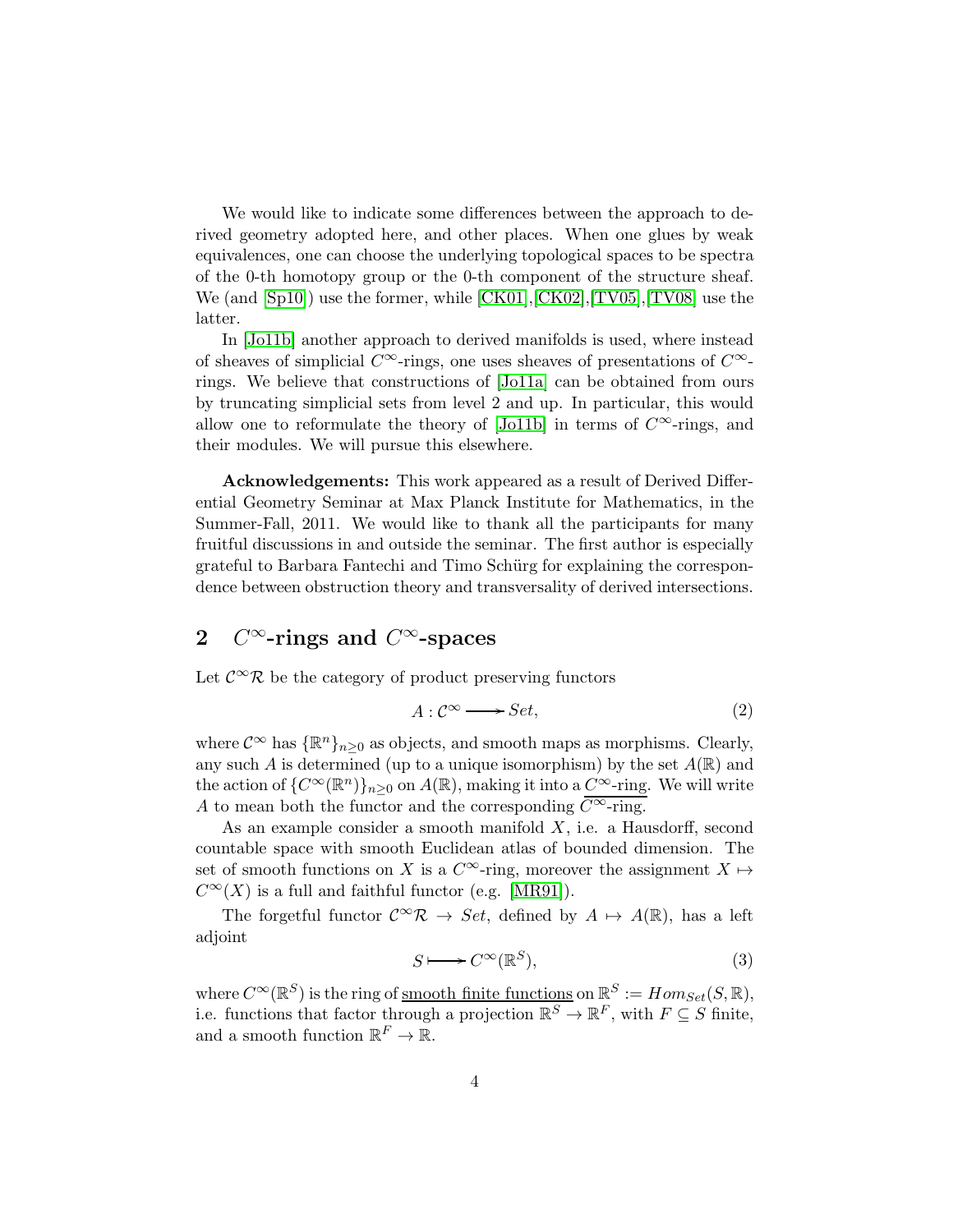A  $C^{\infty}$ -ring A is <u>local</u>, if A has a unique maximal ideal  $\mathfrak{m} \subset A$ , and A/m  $\cong \mathbb{R}$ . A typical example of a local  $C^{\infty}$ -ring is the ring of germs of smooth functions at the origin of  $\mathbb{R}^n$ . A  $C^{\infty}$ -ring A is finitely generated if A is a quotient of  $C^{\infty}(\mathbb{R}^n)$ . Following [\[MR91\]](#page-22-2), we will denote the full subcategory of  $\mathcal{C}^{\infty}R$ , consisting of finitely generated  $C^{\infty}$ -rings, by  $\mathcal{L}$ . For any smooth manifold (second countable and of finite dimension), the  $C^{\infty}$ ring of smooth functions is finitely generated (e.g. [\[MR91\]](#page-22-2)).

A  $C^{\infty}$ -space is a pair  $(X, \mathcal{O}_X)$ , where

- 1. X is a Hausdorff topological space,
- 2.  $\mathcal{O}_X$  is a soft sheaf of finitely generated  $C^{\infty}$ -rings on X,
- 3.  $\forall p \in X$ , the stalk  $(\mathcal{O}_X)_p$  is a local  $C^{\infty}$ -ring.

A morphism of  $C^{\infty}$ -spaces  $(X, \mathcal{O}_X) \to (Y, \mathcal{O}_Y)$  is given by a pair  $(\phi, \phi^{\sharp}),$ where  $\phi: X \to Y$  is a continuous map, and  $\phi^{\sharp}: \mathcal{O}_Y \to \phi_*(\mathcal{O}_X)$  is a morphism of sheaves of  $C^{\infty}$ -rings.<sup>[2](#page-4-0)</sup> We will denote the category of  $C^{\infty}$ -spaces by  $\mathbb{G}$ .

Note that we require the structure sheaf to be a sheaf of finitely generated  $C^{\infty}$ -rings, i.e. our  $C^{\infty}$ -spaces are of finite type. This requirement is equivalent to demanding that a given space is embeddable into some  $\mathbb{R}^n$ , or, in the case of manifolds, that the dimension is finite.

There is an obvious functor

$$
\Gamma: \mathbb{G} \to \mathcal{L}^{op}, \quad (X, \mathcal{O}_X) \mapsto \Gamma(X, \mathcal{O}_X). \tag{4}
$$

This functor has a right adjoint([\[Du81\]](#page-22-3), theorem 8), that we now construct. Let  $A \in \mathcal{L}$ , spectrum of A is the  $C^{\infty}$ -space  $(Sp(A), \mathcal{O}_{Sp(A)})$ , where

$$
Sp(A) := Hom_{\mathcal{L}}(A, \mathbb{R}),\tag{5}
$$

equipped with <u>Zariski</u> topology, and  $\mathcal{O}_{Sp(A)}$  is given by localization. Here is the explicit description: a basic open subset of  $Sp(A)$  is

<span id="page-4-1"></span>
$$
U_a := \{ p : A \to \mathbb{R} \text{ s.t. } p(a) \neq 0 \}, \quad a \in A. \tag{6}
$$

Clearly  $U_{a_1} \cap U_{a_2} = U_{a_1 a_2}$ , and hence  $\{U_a\}_{a \in A}$  is indeed a basis of a topology. Choosing a presentation  $A \cong C^{\infty}(\mathbb{R}^n)/\mathfrak{A}$ , one can identify

$$
Sp(A) \cong \{p : C^{\infty}(\mathbb{R}^n) \to \mathbb{R} \text{ s.t. } p(\mathfrak{A}) = 0\},\tag{7}
$$

<span id="page-4-0"></span><sup>&</sup>lt;sup>2</sup>Note, that the corresponding morphisms between stalks are automatically local, since they are morphisms of local R-algebras, that have R as the residue field.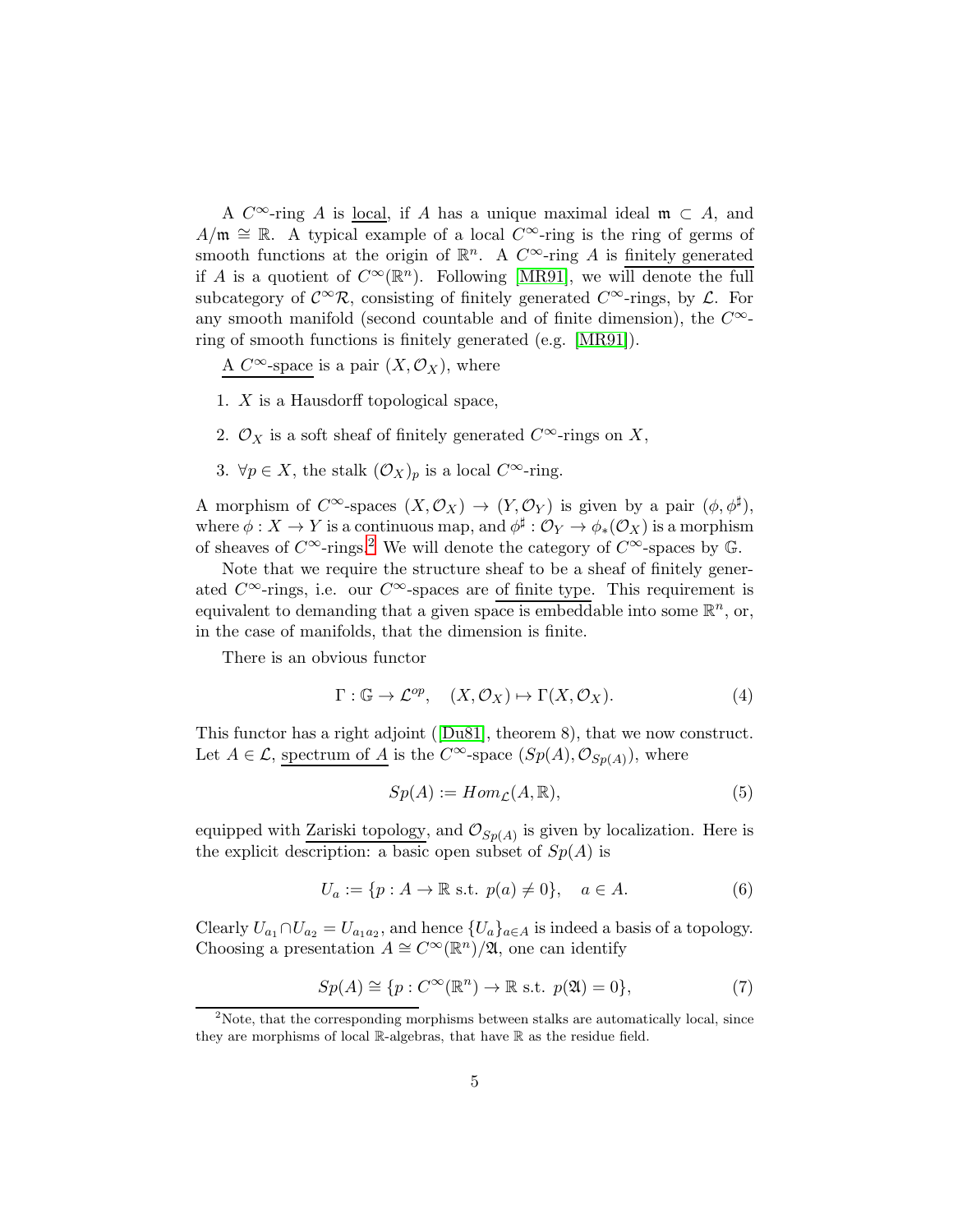i.e.  $Sp(A)$  consists of the zeroes of  $\mathfrak{A}$  in  $\mathbb{R}^n$ . Every open subset of  $\mathbb{R}^n$  has a characteristic function([\[MR91\]](#page-22-2), lemma I.1.4), therefore, Zariski topology on  $Sp(A)$  coincides with the topology, induced from  $\mathbb{R}^n$ , and every open subset of  $Sp(A)$  is of the form [\(6\)](#page-4-1).

For each  $a \in A$ , let  $A\{a^{-1}\}\$ be the <u>smooth localization of A</u> at  $a \neq 0$ , i.e. it is obtained by universally inverting (in the category of  $C^{\infty}$ -rings) every  $a' \in A$ , s.t.  $\forall p \in Sp(A) \ p(a) \neq 0 \Rightarrow p(a') \neq 0$ . We define  $\mathcal{O}_{Sp(A)}$  to be the sheaf, associated to  $U_a \mapsto A\{a^{-1}\}.$ 

There is another description of  $\mathcal{O}_{Sp(A)}$ . Let  $\mathcal{O}_{\mathbb{R}^n}$  be the sheaf of  $C^{\infty}$ functions on  $\mathbb{R}^n$ , and let  $\mathfrak{a} \subseteq \mathcal{O}_{\mathbb{R}^n}$  be subsheaf of ideals, defined as follows:

$$
f \in \Gamma(U, \mathfrak{a}) \text{ if and only if } \forall p \in U, f_p \in \mathfrak{A}_p. \tag{8}
$$

Denoting by  $\iota : Sp(A) \subseteq \mathbb{R}^n$  the inclusion, given by  $C^{\infty}(\mathbb{R}^n) \to A$ , it is easy to see that

<span id="page-5-1"></span>
$$
\mathcal{O}_{Sp(A)} \cong \iota^*(\mathcal{O}_{\mathbb{R}^n})/\iota^*(\mathfrak{a}),\tag{9}
$$

and hence  $\mathcal{O}_{Sp(A)}$  is soft, and its stalks are local  $C^{\infty}$ -rings.

Finally, being a subspace of  $\mathbb{R}^n$ ,  $Sp(A)$  is clearly Hausdorff. Therefore  $(Sp(A), \mathcal{O}_{Sp(A)}) \in \mathbb{G}$ , and universal property of localization gives us a functor

$$
\mathbf{Sp}: \mathcal{L}^{op} \to \mathbb{G}, \quad A \mapsto (Sp(A), \mathcal{O}_{Sp(A)}). \tag{10}
$$

In general, it is not true that  $A \cong \Gamma(Sp(A), \mathcal{O}_{Sp(A)})$ . Consider the following example: let  $A := C^{\infty}(\mathbb{R}^2)/\mathfrak{A}$ , where  $\mathfrak A$  consists of functions that vanish in some product neighborhood of the y-axis. Then  $\Gamma(Sp(A), \mathcal{O}_{Sp(A)}) =$  $C^{\infty}(\mathbb{R}^2)/\widetilde{\mathfrak{A}}$ , where  $\widetilde{\mathfrak{A}}$  is the ideal of functions that vanish in some (arbitrary) neighborhood of the y-axis. Clearly  $\mathfrak{A} \neq \mathfrak{A}$ .

This example can be generalized. An ideal  $\mathfrak{A} \subseteq C^{\infty}(\mathbb{R}^n)$  is called germ determined, [3](#page-5-0) if

$$
\forall f \in C^{\infty}(\mathbb{R}^n) - \mathfrak{A}, \exists p \in \mathbb{R}^n \text{ s.t. } f_p \notin \mathfrak{A}_p.
$$
 (11)

A  $C^{\infty}$ -ring A is germ determined, if  $A \cong C^{\infty}(\mathbb{R}^n)/\mathfrak{A}$ , with  $\mathfrak A$  being germ determined. We will denote the full subcategory of  $\mathcal{L}$ , consisting of germ determined  $C^{\infty}$ -rings, by G. The inclusion  $\mathcal{G} \subset \mathcal{L}$  has a left adjoint, that we will denote by  $\widetilde{A} \mapsto \widetilde{A}$ . Explicitly:  $\widetilde{A} \cong C^{\infty}(\mathbb{R}^n)/\widetilde{\mathfrak{A}}$ , where  $\widetilde{\mathfrak{A}}$  is the germ determined ideal, generated by  $\mathfrak{A}$ . Proof of the following proposition is straightforward (use [\(9\)](#page-5-1)).

<span id="page-5-2"></span><span id="page-5-0"></span><sup>&</sup>lt;sup>3</sup>In [\[Du81\]](#page-22-3) such ideals are called *ideals of local character*, we adopt the terminology from [\[MR91\]](#page-22-2).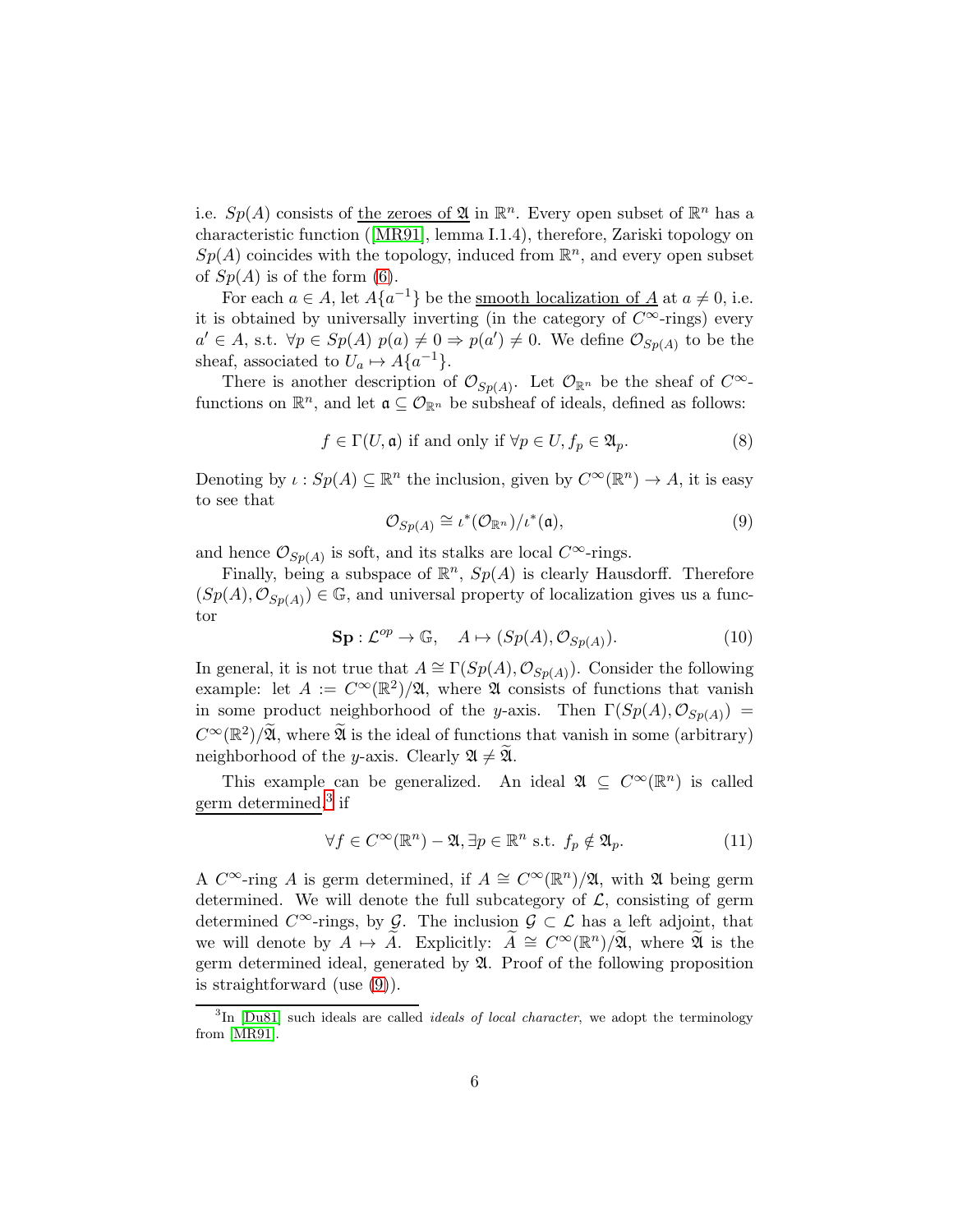**Proposition 1** Let  $A \in \mathcal{L}$ , then  $\forall a \in A$ ,  $\Gamma(U_a, \mathcal{O}_{Sp(A)}) \cong \widetilde{A\{a^{-1}\}}$ .

<span id="page-6-0"></span>In particular, if A is germ determined,  $\Gamma(Sp(A), \mathcal{O}_{Sp(A)}) \cong A$ . Actually, this is part of an equivalence of categories.

**Proposition 2** ([\[Du81\]](#page-22-3)) Let  $(X, \mathcal{O}_X) \in \mathbb{G}$ , then  $\Gamma(X, \mathcal{O}_X) \in \mathcal{G}$ . Moreover,

$$
\mathbf{Sp} : \mathcal{G}^{op} \rightleftarrows \mathbb{G} : \Gamma \tag{12}
$$

is an equivalence of categories.

**Proof:** Since objects of  $\mathbb{G}$  are locally ringed spaces, standard technique shows that  $\Gamma: \mathbb{G} \to \mathcal{L}^{op}$  is left adjoint to  $\mathbf{Sp}: \mathcal{L}^{op} \to \mathbb{G}$ . Let  $(X, \mathcal{O}_X) \in \mathbb{G}$ , using this adjunction and Proposition [1,](#page-5-2) we see that the identity map on Γ(X,  $\mathcal{O}_X$ ) factors through Γ(X,  $\mathcal{O}_X$ ), and therefore Γ(X,  $\mathcal{O}_X$ )  $\in \mathcal{G}$ .

Let  $A := \Gamma(X, \mathcal{O}_X)$ . To prove that the adjunction  $\Gamma : \mathbb{G} \rightleftarrows \mathcal{G}^{op} : Sp$  is an equivalence, we need to show that  $(\iota, \iota^{\sharp}) : (X, \mathcal{O}_X) \to (Sp(A), \mathcal{O}_{Sp(A)})$ , corresponding to the identity on  $(X, \mathcal{O}_X)$ , is an isomorphism. Suppose there was  $p: \Gamma(X, \mathcal{O}_X) \to \mathbb{R}$ , that did not correspond to a point in X. Let  $\mathfrak{m}_p$ be the kernel of p. Since  $\Gamma(X, \mathcal{O}_X)$  is finitely generated, all of its maximal ideals, having  $\mathbb R$  as the residue field, are finitely generated, and hence there are  $\alpha_1, \ldots, \alpha_n \in \mathfrak{m}_p$  generating  $\mathfrak{m}_p$ . By assumption there is no point in X, where all  $\alpha_i$ 's vanish, therefore  $\alpha_1^2 + \ldots + \alpha_n^2 \neq 0$  on X, and hence it is invertible, contradiction to existence of  $p$ . This means that  $\iota$  is surjective. Since X is Hausdorff and  $\mathcal{O}_X$  is soft, it is standard to prove, that  $\iota$  is also injective and its inverse is continuous.

Now we identify  $X = Sp(A)$ . Since  $\mathcal{O}_X$  is soft,  $\forall p \in X$ ,  $A = \Gamma(X, \mathcal{O}_X) \rightarrow$  $(\mathcal{O}_X)_p$  is surjective, and hence  $(\mathcal{O}_{Sp(A)})_p \to (\mathcal{O}_X)_p$  is surjective as well. Let  $a \in A$ , s.t.  $a_p \mapsto 0_p \in (\mathcal{O}_X)_p$ , then there is an open  $p \in U \subseteq X$ , s.t.  $\forall q \in U \ a_q \mapsto 0_q \in (\mathcal{O}_X)_p$ . Let  $b \in A$ , s.t.  $b_p = 1_p \in (\mathcal{O}_{Sp(A)})_p$ ,  $b_q = 0_q \in (\mathcal{O}_{Sp(A)})_q \,\,\forall q \in X - U$ . Then, clearly,  $(ab)_q \mapsto 0_q \in (\mathcal{O}_X)_q$  $\forall q \in X$ , i.e.  $ab \mapsto 0 \in \Gamma(X, \mathcal{O}_X)$ . Therefore  $ab = 0 \in A$ , and hence  $a_p = 0 \in (\mathcal{O}_{Sp(A)})_p$ , i.e.  $\mathcal{O}_{Sp(A)} \to \mathcal{O}_X$  is an isomorphism.

From Proposition [2](#page-6-0) it is clear, that for a finitely generated  $C^{\infty}$ -ring, being germ determined is equivalent to being geometric, i.e. being the ring of smooth functions on a  $C^{\infty}$ -space. The requirement to be finitely generated is essential, since even the free  $C^{\infty}$ -ring  $C^{\infty}(\mathbb{R}^S)$ , with S infinite, is not isomorphic to  $\Gamma(Sp(C^{\infty}(\mathbb{R}^S)), \mathcal{O}_{Sp(C^{\infty}(\mathbb{R}^S))}).$ 

Yet, one has the notion of a germ determined  $C^{\infty}$ -ring also in the in-finitelygenerated case ([\[Bo11\]](#page-21-5)). In general, for  $A$  to be germ determined is equivalent to  $A \to \Gamma(Sp(A), \mathcal{O}_{Sp(A)})$  being injective.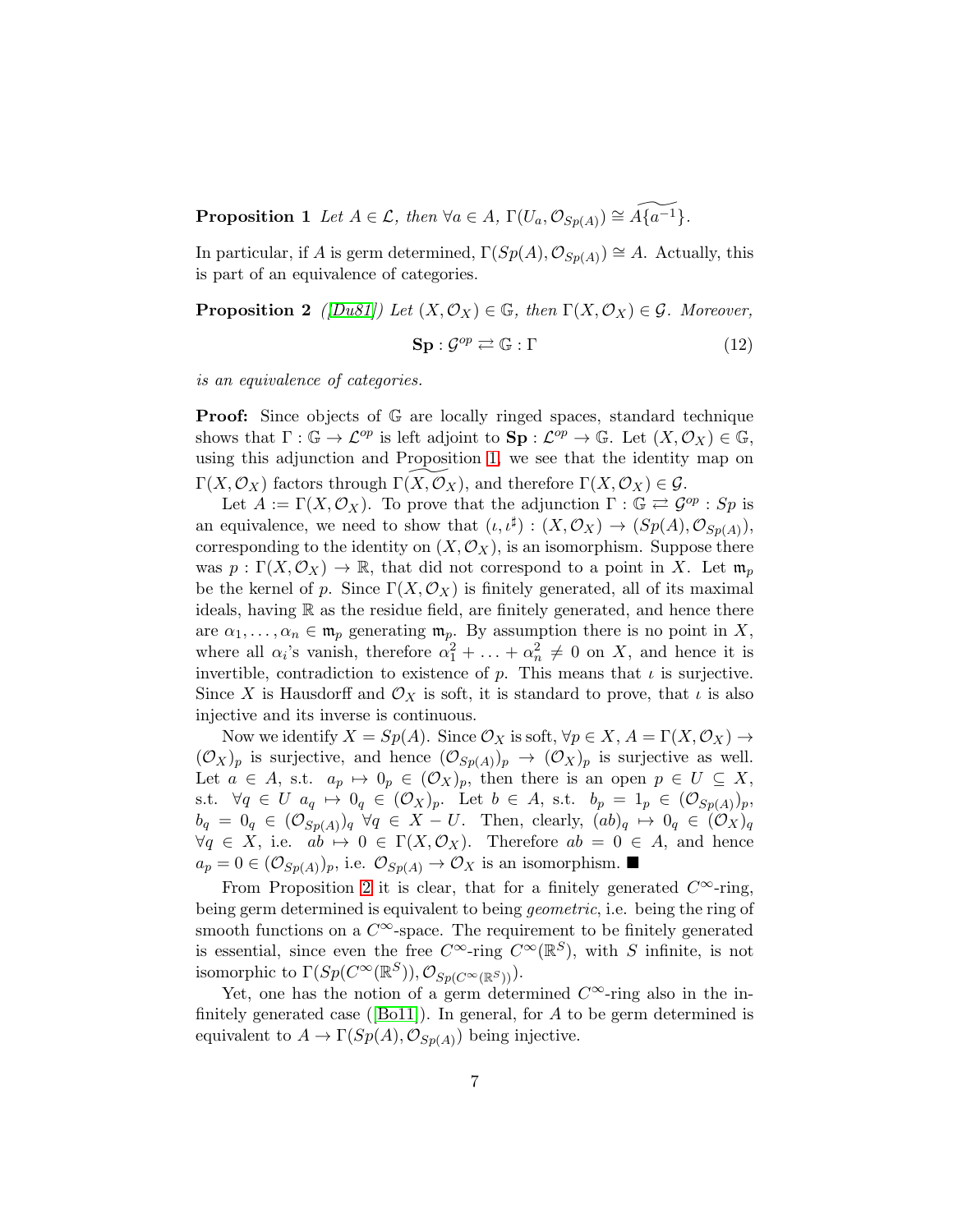Surjectivity is more complicated. If  $Sp(A)$  is paracompact, it is enough for A to be locally complete,<sup>[4](#page-7-1)</sup> i.e. if a family  $\{a_i\} \subseteq A$  is s.t.  $\forall p \in Sp(A)$ only finitely many of  $\{a_i\}_q$  are not 0 in a neighborhood of p, then  $\exists a \in A$ , s.t.  $\forall p \in Sp(A)$   $a_p = \Sigma(a_i)_p$ . Any finitely generated, germ determined  $C^{\infty}$ -ring is complete in this sense. This is not always true for the infinitely generated ones.

These notions can be extended to modules over  $C^{\infty}$ -rings.<sup>[5](#page-7-2)</sup> An A-module M is germ determined and locally complete if for any family  $\{t_i\} \subseteq M$ , s.t  $\forall p \in \overline{Sp(A)}$  almost all of  $\{(t_i)_q\}$  are 0 in a neighborhood of p, there is a unique  $t \in M$ , s.t.  $\forall p \Sigma(t_i)_p = t_p$ . We will denote the category of such A-modules by  $\overline{Mod}_A$ . Since sheaves of modules over soft sheaves of rings are themselves soft, we have the following conclusion.

**Proposition 3** Let A be a finitely generated  $C^{\infty}$ -ring. The functor of global sections defines an equivalence between the category of sheaves of  $\mathcal{O}_{Sp(A)}$ modules and  $\overline{Mod}_A$ .

# <span id="page-7-0"></span>3 Simplicial  $C^{\infty}$ -rings and simplicial  $C^{\infty}$ -spaces

A simplicial  $C^{\infty}$ -ring is a simplicial diagram

$$
A_{\bullet} := (A_k, \{ \partial_{k+1,i} : A_{k+1} \to A_k \}_{i=0}^{k+1}, \{ \delta_{k,j} : A_k \to A_{k+1} \}_{j=0}^k \}_{k \ge 0} \tag{13}
$$

in the category of  $C^{\infty}$ -rings. We don't require any  $A_k$  to be finitely generated. Morphisms are the usual natural transformations between simplicial diagrams. We will denote the category of simplicial  $C^{\infty}$ -rings by  $sC^{\infty}R$ .

From [\[Qu67\]](#page-22-6) we know that  $s\mathcal{C}^{\infty}\mathcal{R}$  is a simplicial closed model category, where weak equivalences and <u>fibrations</u> are those morphisms that define respectively weak equivalences and fibrations between the underlying simplicial sets. Since each simplicial  $C^{\infty}$ -ring is a simplicial R-module, it is enough to calculate homotopy groups at one chosen point (e.g. 0), and, moreover,

$$
\pi_k(A_{\bullet}, 0) \cong H_k(\mathcal{M}(A_{\bullet})), \tag{14}
$$

where  $\mathcal{M}(A_{\bullet}) = (\bigoplus A_k, \Sigma(-1)^i \partial_{k+1,i})$  is the Moore complex of  $A_{\bullet}$ . We will write  $\pi_k(A_{\bullet})$  instead of  $\pi_k(A_{\bullet}, 0)$ .

 ${}^{4}\text{In}$  [\[Jo11a\]](#page-22-5) this is called being *complete with respect to locally finite sums*.

<span id="page-7-2"></span><span id="page-7-1"></span> $5$ Modules over  $C^{\infty}$ -rings are just modules over the underlying commutative R-algebras.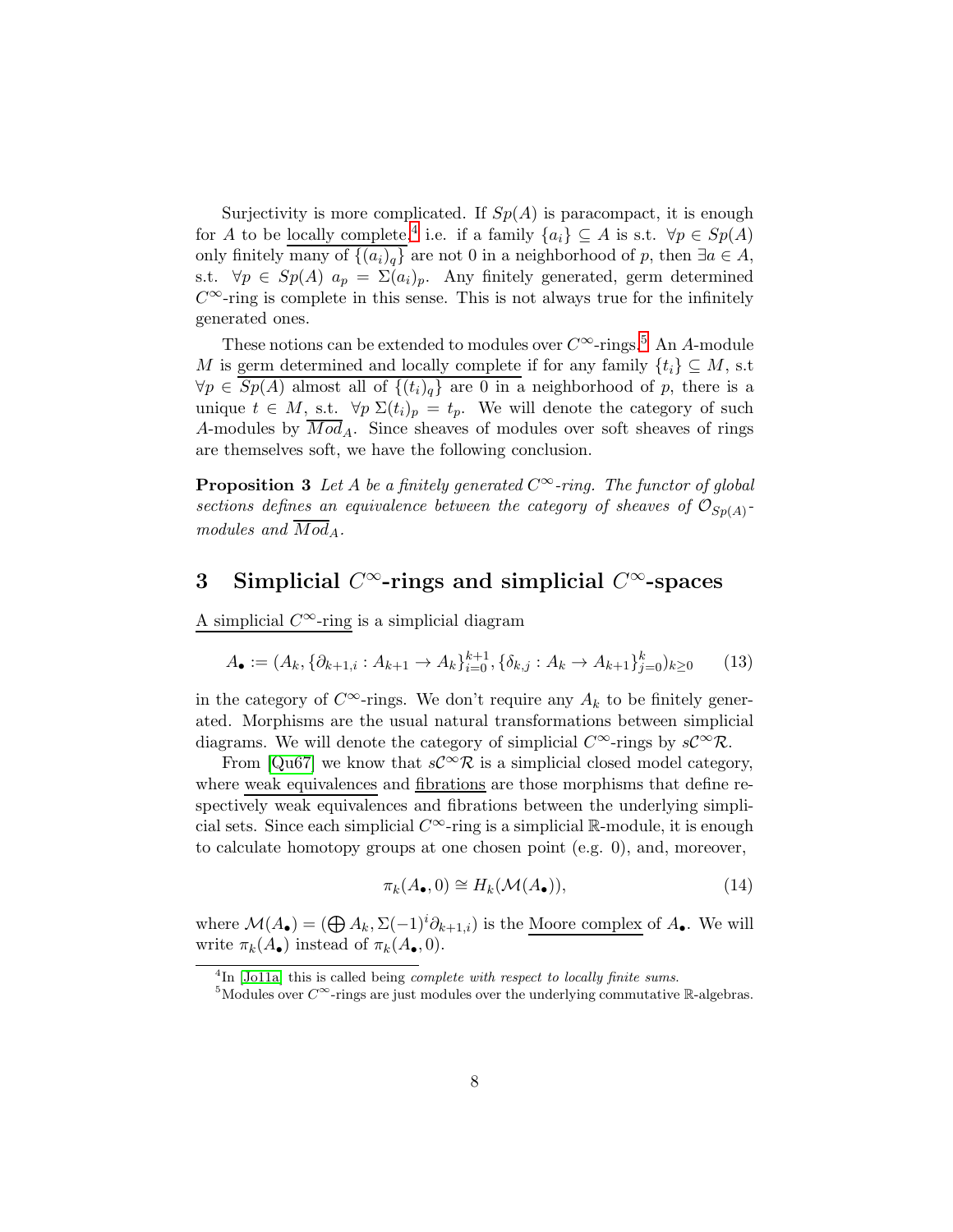Boundaries  $\partial_{1,0}, \partial_{1,1} : A_1 \rightarrow A_0$  define a  $\mathcal{C}^{\infty}$ -congruence on  $A_0$ , and  $\pi_0(A_{\bullet})$  is the quotient of  $A_0$  by this congruence. Therefore  $\pi_0(A_{\bullet})$  is a  $C^{\infty}$ ring. Moreover, since each  $A_k$  is in particular a commutative R-algebra,  $\forall k \geq 1$   $\pi_k(A_{\bullet})$  is a module over  $\pi_0(A_{\bullet})$ .

Let X be a topological space, and let  $\mathcal{O}_{\bullet,X}$  be a sheaf of  $C^{\infty}$ -rings on X. We will denote by  $\pi_k(\mathcal{O}_{\bullet,X}), k \geq 0$  the sheaves associated to presheaves

$$
U \longmapsto \pi_k(\Gamma(U, \mathcal{O}_{\bullet, X})), \quad k \ge 0. \tag{15}
$$

Clearly,  $\pi_0(\mathcal{O}_{\bullet,X})$  is a sheaf of  $C^{\infty}$ -rings, and  $\{\pi_k(\mathcal{O}_{\bullet,X})\}_{k\geq 1}$  are sheaves of  $\pi_0(\mathcal{O}_{\bullet,X})$ -modules.

A simplicial  $C^{\infty}$ -space is a pair  $(X, \mathcal{O}_{\bullet}, X)$ , where X is a topological space, and  $\mathcal{O}_{\bullet,X} := {\mathcal{O}_{k,X}}_{k>0}$  is a sheaf of simplicial  $C^{\infty}$ -rings on X, s.t.  $(X, \pi_0(\mathcal{O}_{\bullet,X}))$  is a  $C^{\infty}$ -space (Section [2\)](#page-3-0), i.e. X is Hausdorff, and  $\pi_0(\mathcal{O}_{\bullet,X})$  is a soft sheaf of finitely generated  $C^{\infty}$ -rings, whose stalks are local  $C^{\infty}$ -rings.

A morphism  $(X, \mathcal{O}_{\bullet,X}) \to (Y, \mathcal{O}_{\bullet,Y})$  is given by a pair  $(\phi, \phi_{\bullet}^{\sharp})$ , where  $\phi: X \to Y$  is a continuous map, and  $\phi_{\bullet}^{\sharp} := \{ \phi_{k}^{\sharp}$  $\psi_k^{\mu}: \mathcal{O}_{k,Y} \to \phi_*(\mathcal{O}_{k,X})\}_{k \geq 0}$  is a morphism of sheaves of simplicial  $C^{\infty}$ -rings. We will denote the category of simplicial  $C^{\infty}$ -spaces by s $\mathbb{G}$ .

#### <span id="page-8-0"></span>3.1 Local weak equivalences

Given  $(X, \mathcal{O}_{\bullet,X}) \in s\mathbb{G}$ , we have a  $C^{\infty}$ -space  $(X, \pi_0(\mathcal{O}_{\bullet,X}))$  and a sequence  ${\pi_k(\mathcal{O}_{\bullet,X})}_{k\geq 1}$  of sheaves of modules on it. We will denote this  $C^{\infty}$ -space, together with the sheaves of modules, by  $\pi_{\bullet}(X, \mathcal{O}_{\bullet, X})$ . Every morphism  $(\phi, \phi_{\bullet}^{\sharp}): (X, \mathcal{O}_{\bullet,X}) \to (Y, \mathcal{O}_{\bullet,Y})$  in sG induces a morphism

$$
\pi_{\bullet}(\phi, \phi_{\bullet}^{\sharp}): \pi_{\bullet}(X, \mathcal{O}_{\bullet, X}) \longrightarrow \pi_{\bullet}(Y, \mathcal{O}_{\bullet, Y}). \tag{16}
$$

We call  $(\phi, \phi_{\bullet}^{\sharp})$  a local weak equivalence, if  $\pi_{\bullet}(\phi, \phi_{\bullet}^{\sharp})$  is an isomorphism.

Let  $s\mathcal{L} \subset s\mathcal{C}^{\infty}\mathcal{R}$  be the full subcategory, consisting of  $A_{\bullet}$ , s.t.  $\pi_0(A_{\bullet})$  is a finitely generated  $C^{\infty}$ -ring.<sup>[6](#page-8-1)</sup> There is an obvious functor

$$
\Gamma: s\mathbb{G} \to s\mathcal{L}^{op}, \quad (X, \mathcal{O}_{\bullet, X}) \mapsto \Gamma(X, \mathcal{O}_{\bullet, X}). \tag{17}
$$

In general  $\Gamma$  does not map local weak equivalences in  $s\mathbb{G}$  to weak equivalences in  $s\mathcal{L}^{op}$ . It does so for a particular kind of simplicial  $C^{\infty}$ -spaces, that we are going to consider next.

<span id="page-8-1"></span><sup>&</sup>lt;sup>6</sup>Note that we do not require any  $A_k$  to be finitely generated, only  $\pi_0(A_{\bullet})$ .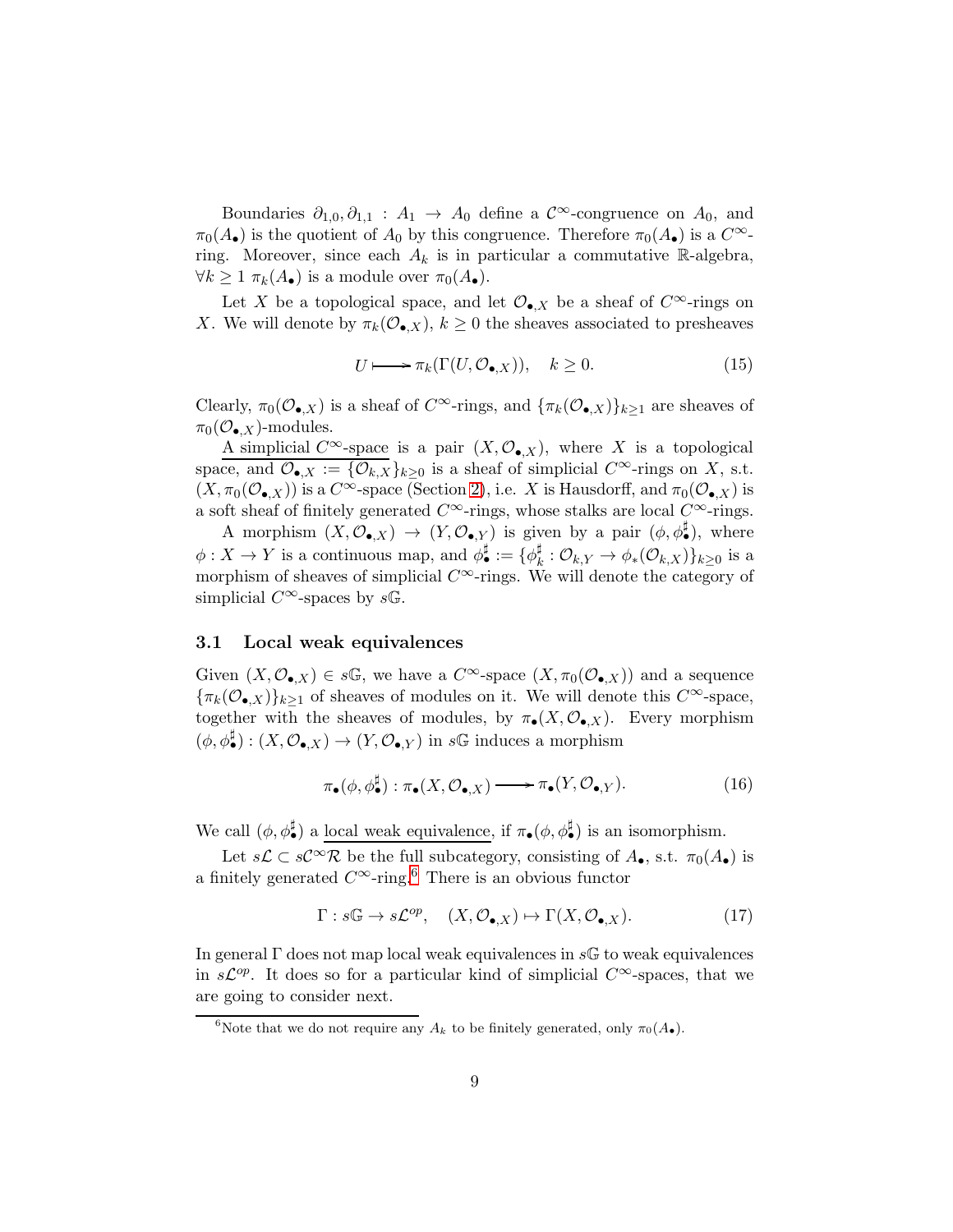A localized simplicial  $C^{\infty}$ -space is a  $C^{\infty}$ -space  $(X, \mathcal{O}_{\bullet,X})$ , s.t. stalks of  $\mathcal{O}_{0,X}$  are local  $C^{\infty}$ -rings. We will denote by  $\overline{s\mathbb{G}} \subset s\mathbb{G}$  the full subcategory, consisting of localized simplicial  $C^{\infty}$ -spaces. The following proposition explains why Γ, restricted to  $\overline{s\mathbb{G}}$ , maps local weak equivalences to weak equivalences.

### **Proposition 4** Let  $(X, \mathcal{O}_{\bullet, X}) \in s\overline{\mathbb{G}}$ , then  $\mathcal{O}_{0,X}$  is a soft sheaf.

**Proof:** Since  $(X, \pi_0(\mathcal{O}_{\bullet,X}))$  is a  $C^{\infty}$ -space, X is paracompact. Therefore ([\[Go60\]](#page-22-11), th. II.3.7.2), to prove that  $\mathcal{O}_{0,X}$  is soft, it is enough to show that it is locally soft, i.e.  $\forall p \in X$  there is a neighborhood  $U \ni p$ , s.t.  $\forall V_1, V_2 \subseteq U$ closed, with  $V_1 \cap V_2 = \emptyset$ , there is  $\alpha \in \Gamma(U, \mathcal{O}_{0,X})$ , s.t.  $\alpha_{V_1} = 0$ ,  $\alpha_{V_2} = 1$ .

Let  $p \in X$ , and let  $\{f_i\}_{1 \leq i \leq n}$  be a set of generators of  $\Gamma(X, \pi_0(\mathcal{O}_{\bullet, X}))$  as a  $C^{\infty}$ -ring. Since  $(\mathcal{O}_{0,X})_p \to (\pi_0(\mathcal{O}_{\bullet,X}))_p$  is surjective, there is a neighborhood  $W \ni p$ , s.t.  $\{f_i|_W\}_{i=1}^n$  are in the image of  $\Gamma(W, \mathcal{O}_{0,X}) \to \Gamma(W, \pi_0(\mathcal{O}_{\bullet,X}))$ . Choose a closed neighborhood  $U \ni p$ , s.t.  $U \subseteq W$ , we claim that U satisfies the conditions of theorem II.3.7.2 in [\[Go60\]](#page-22-11).

Indeed, since  $\pi_0(\mathcal{O}_{\bullet,X})$  is soft,  $\Gamma(X,\pi_0(\mathcal{O}_{\bullet,X})) \to \Gamma(U,\pi_0(\mathcal{O}_{\bullet,X}))$  is surjective, and hence  $\Gamma(U, \pi_0(\mathcal{O}_{\bullet,X}))$  is generated by the images of  $\{f_i\}_{i=1}^n$ . Therefore  $\Gamma(U, \mathcal{O}_{0,X}) \to \Gamma(U, \pi_0(\mathcal{O}_{\bullet,X}))$  is surjective. We can choose a finitely generated  $C^{\infty}$ -subring  $A \subseteq \Gamma(U, \mathcal{O}_{0,X})$ , s.t.  $A \to \Gamma(U, \pi_0(\mathcal{O}_{\bullet,X}))$ is surjective. We claim that  $U \cong Sp(A)$  as topological spaces.

Suppose not, surjectivity of  $A \to \Gamma(U, \pi_0(\mathcal{O}_{\bullet,X}))$  implies that  $U \subseteq Sp(A)$ as a closed subspace, hence  $Sp(A) - U$  is non-empty and open. Therefore,  $\exists a \in A$ , s.t.  $a \neq 0$ ,  $a_U = 0$ , when considered as a section of  $\mathcal{O}_{Sp(A)}$ . Since A is finitely generated,  $\exists b \in A$ , s.t.  $ab = 0$  and  $b(q) = 1 \ \forall q \in U$ . Since  $(X, \mathcal{O}_{\bullet,X})$  is localized, b is invertible in  $\Gamma(U, \mathcal{O}_{0,X})$ , and therefore  $a = 0$  as a section of  $\mathcal{O}_{0,X}$ , contradiction to A being a  $C^{\infty}$ -subring. So  $U \cong Sp(A)$ .

From  $U \cong Sp(A)$  and A being finitely generated, we conclude that  $\forall V_1, V_2 \subseteq U$  closed, s.t.  $V_1 \cap V_2 = \emptyset$ , there is  $\alpha \in A$ , s.t.  $\alpha_{V_1} = 0$ ,  $\alpha_{V_2} = 1$ , where we consider  $\alpha$  as a section of  $\mathcal{O}_{Sp(A)}$ . Since  $(X, \mathcal{O}_{\bullet, X})$  is localized,  $\alpha$ has the same properties, when considered as a section of  $\mathcal{O}_{0,X}$ .

Let  $(X, \mathcal{O}_{\bullet, X}) \in s\mathbb{G}$ . Since  $\mathcal{O}_{0,X}$  is soft, all sheaves of boundaries in  $\mathcal{M}(\mathcal{O}_{\bullet,X})$  are soft as well, and hence (see e.g. [\[Go60\]](#page-22-11), theorem II.3.5.2)

<span id="page-9-1"></span>
$$
\forall k \ge 0 \quad \Gamma(X, \pi_k(\mathcal{O}_{\bullet, X})) \cong \pi_k(\Gamma(X, \mathcal{O}_{\bullet, X})). \tag{18}
$$

<span id="page-9-0"></span>This immediately implies the following proposition.

**Proposition 5** The functor of global sections  $\Gamma : \overline{s} \mathbb{G} \to s\mathcal{L}^{op}$  maps local weak equivalences to weak equivalences.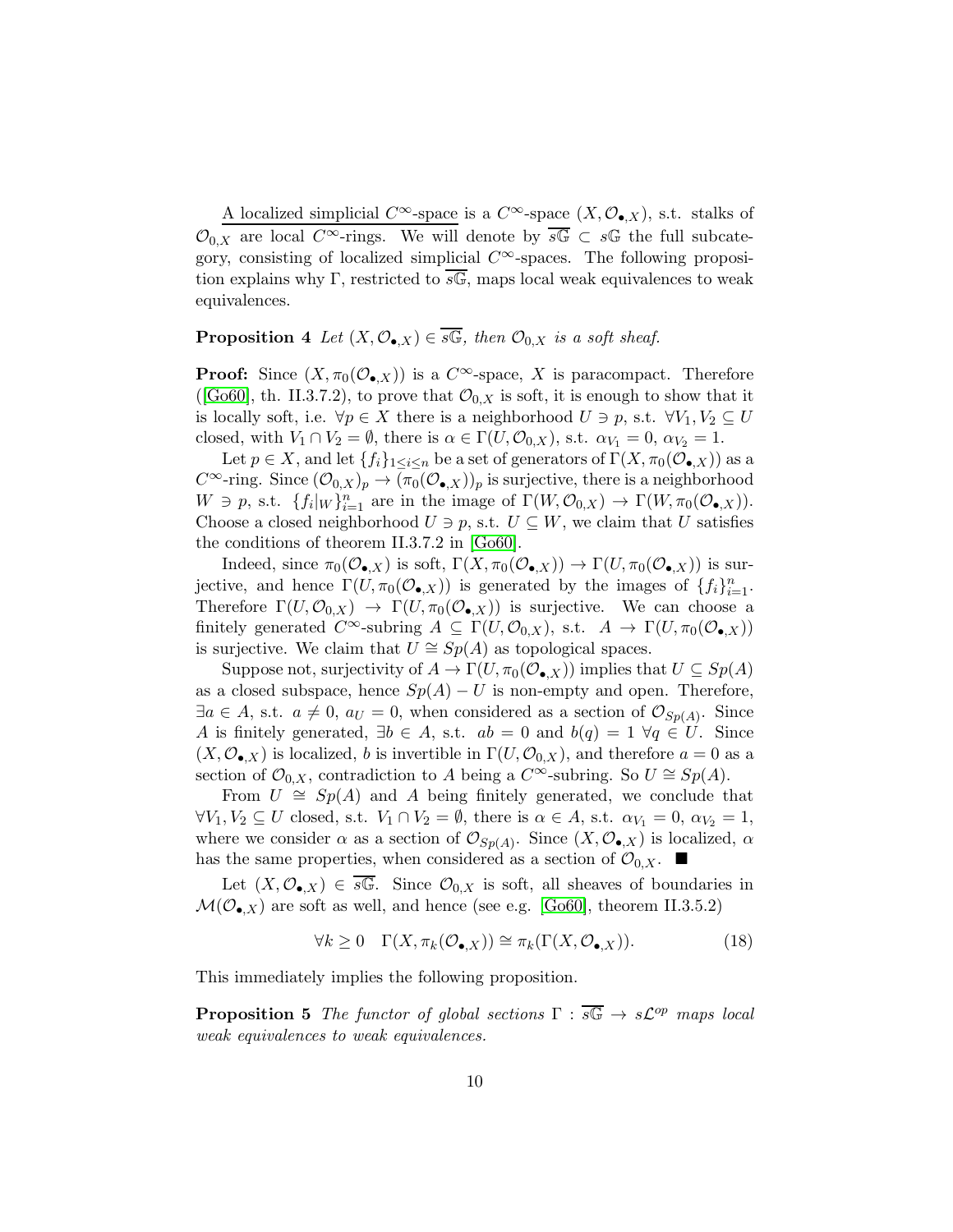It might appear that localized simplicial  $C^{\infty}$ -spaces are very special. However, the following proposition shows that every simplicial  $C^{\infty}$ -space can be localized, s.t. the result is locally weak equivalent to the original space.

<span id="page-10-1"></span>**Proposition 6** The inclusion  $\overline{s}\overline{\mathbb{G}} \subset s\mathbb{G}$  has a right adjoint. Unit of this adjunction is an isomorphism, and counit consists of local weak equivalences.

**Proof:** Let  $(X, \mathcal{O}_{\bullet, X}) \in s\mathbb{G}$ , and let  $p \in X$ . The stalk  $(\mathcal{O}_{0,X})_p$  does not have to be local, but  $(\pi_0(\mathcal{O}_{\bullet,X}))_p$  is local. Therefore, since  $(\pi_0(\mathcal{O}_{\bullet,X}))_p$  is a quotient of  $(\mathcal{O}_{0,X})_p$ , we get a distinguished

$$
\mathfrak{p}: (\mathcal{O}_{0,X})_p \longrightarrow \mathbb{R}.\tag{19}
$$

Let  $(\mathcal{O}_{0,X})_{\mathfrak{p}}$  be the localization of  $(\mathcal{O}_{0,X})_{p}$  at  $\mathfrak{p}$ , i.e. it is obtained by universally inverting every  $f_p \in (O_{0,X})_p$ , whose value at  $\mathfrak p$  is not 0. As usual with  $C^{\infty}$ -rings, the natural map

<span id="page-10-0"></span>
$$
(\mathcal{O}_{0,X})_p \longrightarrow (\mathcal{O}_{0,X})_\mathfrak{p} \tag{20}
$$

is surjective. We will denote kernel of [\(20\)](#page-10-0) by  $\mathfrak{t}_p$ . For an open  $U \subseteq X$ , we will call a section  $\alpha \in \Gamma(U, \mathcal{O}_{0,X})$  trivial, if  $\forall p \in U$   $\alpha_p \in \mathfrak{t}_p$ . It is clear that all trivial sections together comprise a sheaf of ideals  $\mathfrak{t} \subset \mathcal{O}_{0,X}$ . It is easy to check that  $\forall p \in X$  t<sub>p</sub> is exactly the set of germs of t at p.

We define

$$
\overline{\mathcal{O}}_{\bullet,X} := \mathcal{O}_{\bullet,X}/\mathfrak{t}\mathcal{O}_{\bullet,X},\tag{21}
$$

where the r.h.s. is taken in the category of sheaves of simplicial  $C^{\infty}$ -rings, i.e. we first divide, and then sheafify. Proposition [10](#page-14-0) gives the middle isomorphism in

$$
\forall p \in X, \quad (\pi_0(\overline{\mathcal{O}}_{\bullet,X}))_p \cong \pi_0((\overline{\mathcal{O}}_{\bullet,X})_p) \cong \pi_0((\mathcal{O}_{\bullet,X})_p) \cong (\pi_0(\mathcal{O}_{\bullet,X}))_p, \tag{22}
$$

and hence  $(X, \overline{\mathcal{O}}_{\bullet,X}) \in s\mathbb{G}$ . Since stalks of  $\overline{\mathcal{O}}_{\bullet,X}$  are local  $C^{\infty}$ -rings, we have that in fact  $(X, \overline{\mathcal{O}}_{\bullet,X}) \in \overline{s\mathbb{G}}$ . It is clear that  $(X, \mathcal{O}_{\bullet,X}) \mapsto (X, \overline{\mathcal{O}}_{\bullet,X})$  extends to a functor  $s\mathbb{G} \to \overline{s\mathbb{G}}$ , and this functor is right adjoint to  $\overline{s\mathbb{G}} \subset s\mathbb{G}$ .

If  $(X, \mathcal{O}_{\bullet, X})$  is localized, there are no non-zero trivial sections, and hence unit of the adjunction is an isomorphism. Using Proposition [10](#page-14-0) again, we conclude that the map  $\mathcal{O}_{\bullet,X} \to \overline{\mathcal{O}}_{\bullet,X}$  is a weak equivalence stalk-wise, i.e. counit of the adjunction consists of local weak equivalences.

Let  $\Gamma: s\mathbb{G} \to s\mathcal{L}^{op}$  be composition of the localization functor  $s\mathbb{G} \to \overline{s\mathbb{G}}$ and the functor of global sections  $\Gamma : \overline{s\mathbb{G}} \to s\mathcal{L}^{op}$ . Propositions [5](#page-9-0) and [6](#page-10-1) imply that  $\Gamma$  maps local weak equivalences to weak equivalences. Our next objective is to define a functor, going in the opposite direction.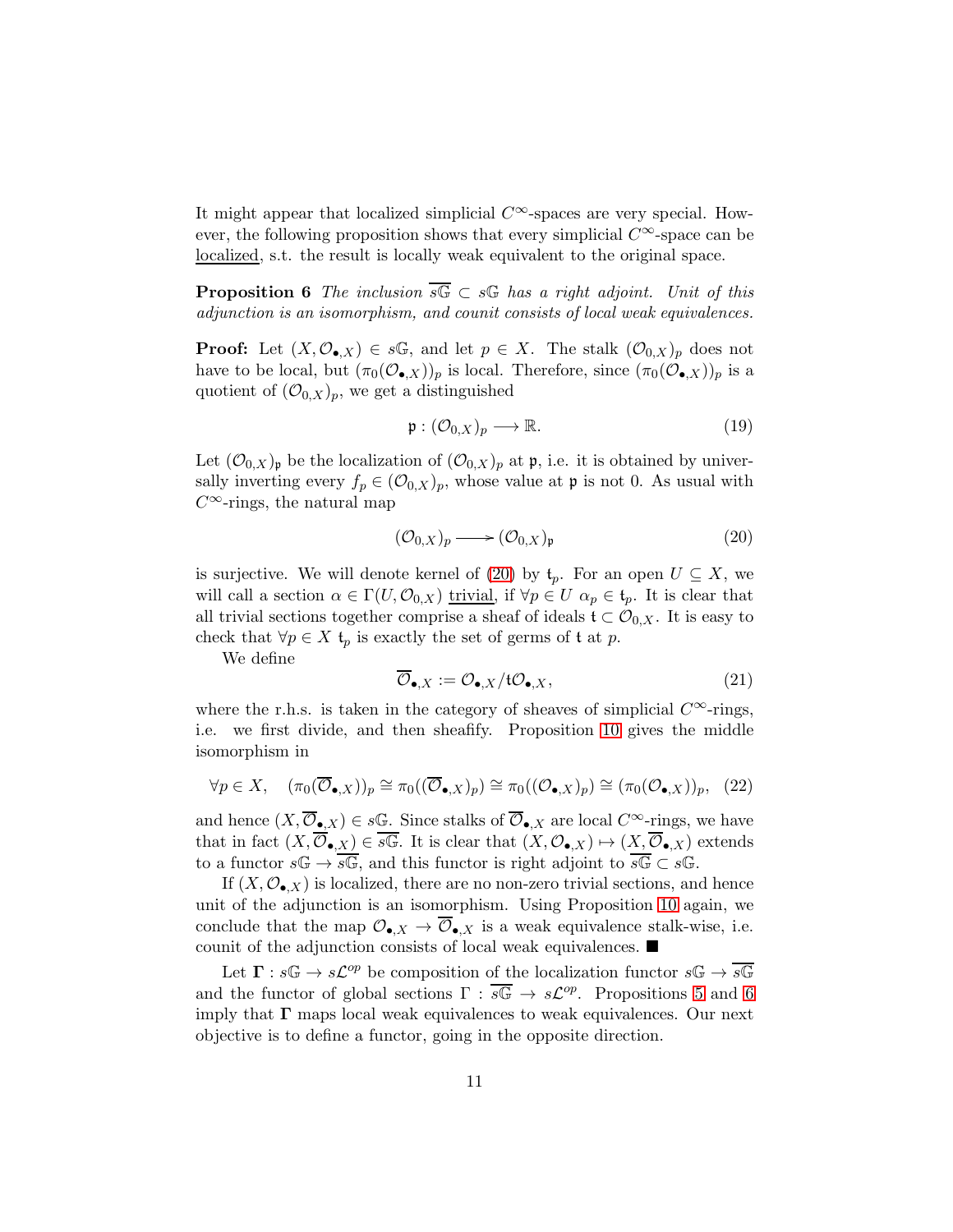## <span id="page-11-0"></span>3.2 Spectrum of a simplicial  $C^{\infty}$ -ring

Let  $A_{\bullet} \in s\mathcal{L}$ , i.e.  $A_{\bullet}$  is a simplicial  $C^{\infty}$ -ring, s.t.  $\pi_0(A_{\bullet})$  is finitely generated as a  $C^{\infty}$ -ring. We define

$$
Sp(A_{\bullet}) := Sp(\pi_0(A_{\bullet})). \tag{23}
$$

Let  $U \subseteq Sp(A_{\bullet})$  be open. For any  $p \in U$  we have an evaluation

$$
\mathfrak{p}: A_0 \longrightarrow \pi_0(A_{\bullet}) \xrightarrow{p} \mathbb{R}.
$$
 (24)

Let  $\mathcal{U} := \{a \in A_0 \text{ s.t. } \forall p \in U, \mathfrak{p}(a) \neq 0\}$ , we define  $A_{\bullet} \{\mathcal{U}^{-1}\}\$  to be the simplicial  $C^{\infty}$ -ring, obtained by universally inverting every  $a \in \mathcal{U}$ , and its degeneracies in  $A_{\geq 1}$ . It is clear that  $U \mapsto A_{\bullet} \{U^{-1}\}\$ is a presheaf of simplicial  $C^{\infty}$ -rings on  $Sp(A_{\bullet})$ . Let  $\mathcal{O}_{\bullet,Sp(A_{\bullet})}$  be the associated sheaf.

**Proposition 7** Let  $(Sp(A_{\bullet}), \mathcal{O}_{\bullet, Sp(A_{\bullet})})$  be defined as above. Then

$$
\pi_0(\mathcal{O}_{\bullet, Sp(A_{\bullet})}) \cong \mathcal{O}_{Sp(\pi_0(A_{\bullet}))}.\tag{25}
$$

**Proof:** Recall that  $\mathcal{O}_{Sp(\pi_0(A_{\bullet}))}$  is sheafification of the presheaf

$$
U \mapsto \pi_0(A_{\bullet})\{[\mathcal{U}]^{-1}\}, \quad U \subseteq Sp(\pi_0(A_{\bullet})), \tag{26}
$$

where  $[\mathcal{U}] \subseteq \pi_0(A_{\bullet})$  consists of those elements, that do not vanish at any  $p \in U$ , i.e.  $\mathcal{U} \subseteq A_0$  is the pre-image of  $[\mathcal{U}]$ . Therefore we have a canonical  $A_0\{\mathcal{U}^{-1}\}\to \pi_0(A_\bullet)\{\mathcal{U}^{-1}\},\$ and it obviously factors through  $\pi_0(A_\bullet\{\mathcal{U}^{-1}\}).$ Using universal properties of localization and sheafification, we arrive at

<span id="page-11-1"></span>
$$
\pi_0(\mathcal{O}_{\bullet, Sp(A_{\bullet})}) \to \mathcal{O}_{Sp(\pi_0(A_{\bullet}))}. \tag{27}
$$

To prove that [\(27\)](#page-11-1) is an isomorphism, we need to look at the stalks. Let  $p \in Sp(A_{\bullet}), \text{ then } (\mathcal{O}_{Sp(\pi_0(A_{\bullet})))p} \cong \pi_0(A_{\bullet})/\mathfrak{m}_{p}^g, \ (\mathcal{O}_{\bullet,Sp(A_{\bullet})})p} \cong A_{\bullet}/\mathfrak{m}_{p}^gA_{\bullet},$ where  $\mathfrak{m}_p^g \subset \pi_0(A_{\bullet}), \mathfrak{m}_p^g \subset A_0$  consist of elements that have 0 germs at respectively p and p (see Proposition [9\)](#page-13-0). Let  $\mathfrak k$  be the kernel of  $A_0 \to \pi_0(A_{\bullet})$ . It is easy to see that the l.h.s. of [\(27\)](#page-11-1) is  $A_0/\mathfrak{k} + \mathfrak{m}_{\mathfrak{p}}^g$ , while the r.h.s. is  $(A_0/\mathfrak{k})/\mathfrak{m}_p^g$ . It is straightforward to see that  $A_0/\mathfrak{k} + \mathfrak{m}_p^g = (A_0/\mathfrak{k})/\mathfrak{m}_p^g$ .

The previous proposition implies that  $(Sp(A_{\bullet}), \mathcal{O}_{\bullet,A_{\bullet}}) \in s\mathbb{G}$ . Since construction of  $\mathcal{O}_{\bullet, Sp(A_{\bullet})}$  involves only inverting elements, it is clearly functorial. Moreover, it is obvious that stalks of  $\mathcal{O}_{0,Sp(A_{\bullet})}$  are local  $C^{\infty}$ -rings, so we have a functor

$$
\mathbf{Sp}: s\mathcal{L}^{op} \to \overline{s\mathbb{G}}, \quad A_{\bullet} \mapsto (Sp(A_{\bullet}), \mathcal{O}_{\bullet, Sp(A_{\bullet})}). \tag{28}
$$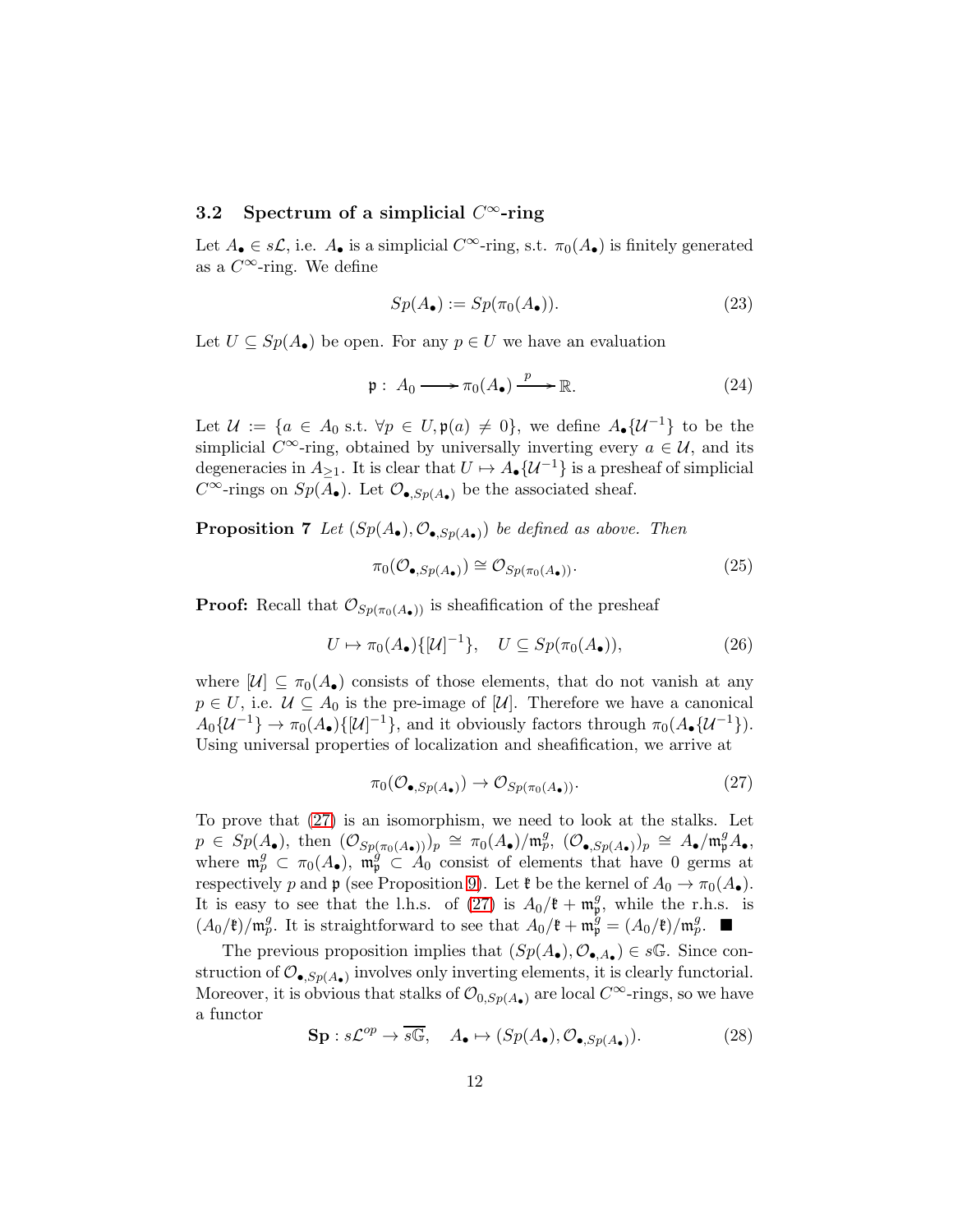In general, it is not true that  $A_{\bullet}$  is weakly equivalent to  $\Gamma(Sp(A_{\bullet}), \mathcal{O}_{\bullet, Sp(A_{\bullet})}).$ Even in the simple case when  $A_{\bullet}$  is a discrete  $C^{\infty}$ -ring, i.e. a constant simplicial diagram  $\Delta^{op} \mapsto A \in \mathcal{C}^{\infty} \mathcal{R}$ , if A is not germ determined, then  $A \ncong \Gamma(Sp(A), \mathcal{O}_{Sp(A)})$ .

A simplicial  $C^{\infty}$ -ring  $A_{\bullet}$  is geometric, if it is homotopically finitely generated and germ determined, i.e. if

- 1.  $\pi_0(A_{\bullet})$  is a finitely generated, germ determined  $C^{\infty}$ -ring,
- 2.  $\forall k \geq 1, \pi_k(A_{\bullet})$  is a germ determined, locally complete  $\pi_0(A_{\bullet})$ -module (see Section [2](#page-3-0) for definition of local completeness).

Let  $sG \subset sC$  be the full subcategory, consisting of geometric simplicial  $C^{\infty}$ -rings. If  $(X, \mathcal{O}_{\bullet, X}) \in \overline{s\mathbb{G}}$ , from [\(18\)](#page-9-1) we know, that for any  $k \geq 0$  $\pi_k(\Gamma(X, \mathcal{O}_{\bullet,X})) \cong \Gamma(X, \pi_k(\mathcal{O}_{\bullet,X}))$ , and hence  $\pi_0(\Gamma(X, \mathcal{O}_{\bullet,X}))$  is finitely generated, germ determined, and  $\pi_k(\Gamma(X, \mathcal{O}_{\bullet, X}))$  are all germ determined, locally complete  $\pi_0(\Gamma(X, \mathcal{O}_{\bullet,X}))$ -modules. Therefore, the functor of global sections  $\Gamma$  maps  $\overline{s\mathbb{G}}$  to  $s\mathcal{G}^{op}$ .

**Proposition 8** The functor of global sections  $\Gamma : \overline{s\mathbb{G}} \to s\mathcal{G}^{op}$  is left adjoint to  $\text{Sp}: \mathcal{SG}^{op} \to \overline{\mathcal{SG}}$ . Unit of this adjunction is an isomorphism, the counit consists of weak equivalences.

**Proof:** Let  $(X, \mathcal{O}_{\bullet,X}) \in \overline{s\mathbb{G}}, A_{\bullet} \in s\mathcal{G}$ . Any morphism  $f_{\bullet}: A_{\bullet} \to \Gamma(X, \mathcal{O}_{\bullet,X})$ induces  $\pi_0(f_\bullet): \pi_0(A_\bullet) \to \pi_0(\Gamma(X, \mathcal{O}_{\bullet,X})) \cong \Gamma(X, \pi_0(\mathcal{O}_{\bullet,X}))$ , and hence a continuous map  $\phi: X \to Sp(A_{\bullet})$ . Since stalks of  $\mathcal{O}_{0,X}$  are local, universal property of localization implies that  $f_{\bullet}$  defines  $\phi_{\bullet}^{\sharp}: \mathcal{O}_{\bullet, Sp(A_{\bullet})} \to \phi_{*}(\mathcal{O}_{\bullet, X}).$ 

Let  $\overline{A}_{\bullet}$  be obtained by universally inverting every  $a \in A_0$ , s.t.  $\mathfrak{p}(a) \neq 0$ for any  $p \in Sp(\pi_0(A_{\bullet}))$ . From Proposition [9](#page-13-0) we know that  $A_{\bullet} \to A_{\bullet}$  is surjective, and hence, using universal property of sheafification and proceeding as in the proof of Proposition [2,](#page-6-0) we conclude that  $f_{\bullet} \mapsto (\phi, \phi_{\bullet}^{\sharp})$  is a bijective correspondence. It is clearly functorial, i.e.  $Sp$  is right adjoint to  $\Gamma$ .

Suppose that  $A_{\bullet} = \Gamma(X, \mathcal{O}_{\bullet,X})$ . Since  $\pi_0(A_{\bullet}) \cong \Gamma(X, \pi_0(\mathcal{O}_{\bullet,X}))$ , obviously  $X \cong Sp(A_{\bullet})$  as topological spaces. Then, since  $\mathcal{O}_{0,X}$  is soft, and its stalks are local, one proves that  $\mathcal{O}_{\bullet, Sp(A_{\bullet})} \cong \mathcal{O}_{\bullet, X}$  as in the discrete case (Proposition [2\)](#page-6-0). So unit of the adjunction is indeed an isomorphism.

Now we compare  $A_{\bullet}$  and  $\Gamma(Sp(A_{\bullet}), \mathcal{O}_{Sp(A_{\bullet})})$ . From Proposition [10](#page-14-0) we know that  $A_{\bullet} \to \overline{A}_{\bullet}$  is a weak equivalence. It remains to show that sheafification preserves this homotopy type, i.e. that

$$
\gamma : \overline{A}_{\bullet} \to \Gamma(Sp(A_{\bullet}), \mathcal{O}_{Sp(A_{\bullet})}) \tag{29}
$$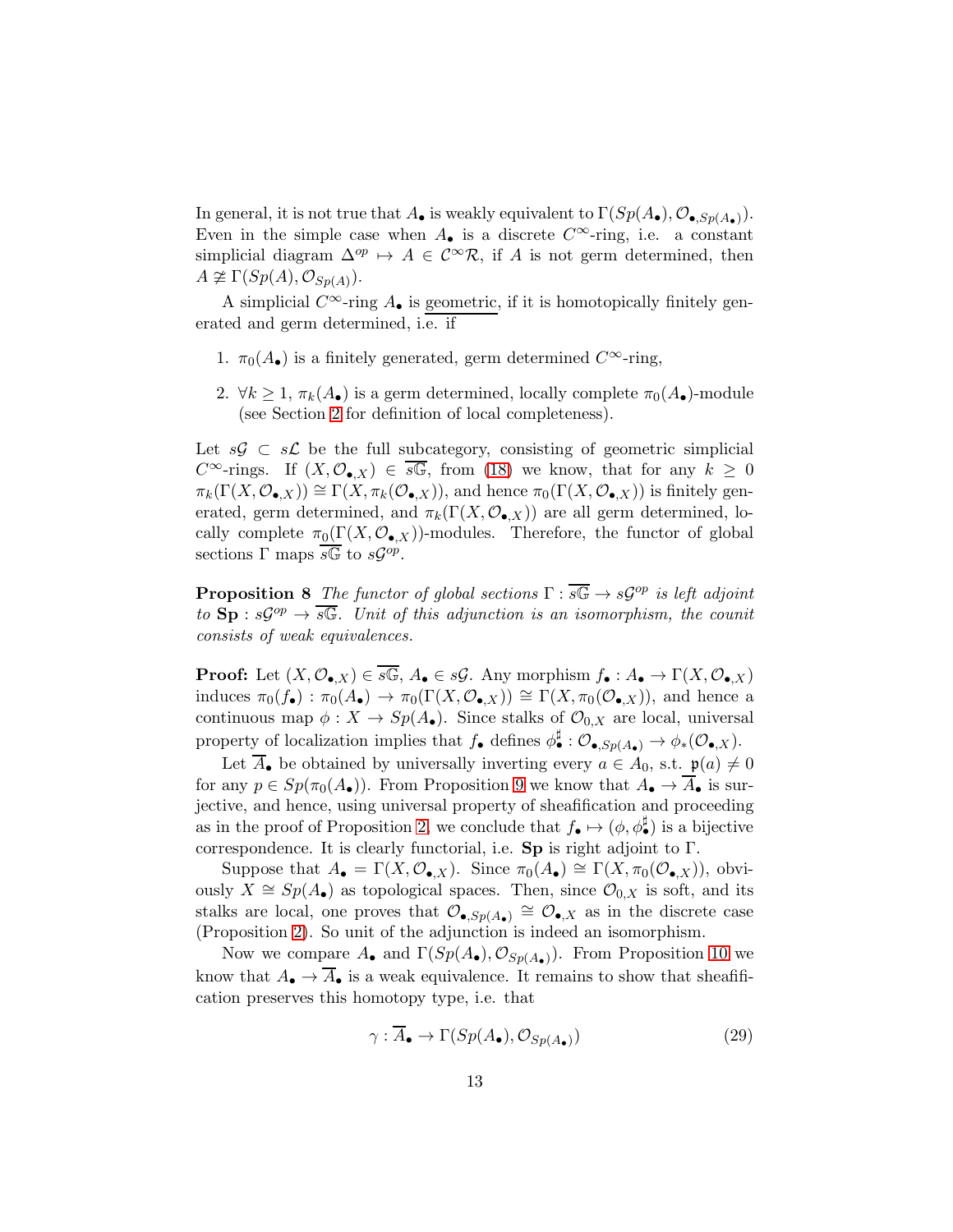is a weak equivalence. We can assume that  $A_{\bullet} = \overline{A}_{\bullet}$ . Let  $\alpha \in \mathcal{M}(A_{\bullet})$ be a cycle, s.t.  $\gamma(\alpha)$  is a boundary. This implies that  $\forall p \in Sp(A_{\bullet}),$  $\gamma(\alpha)_p$  is a boundary in  $(\mathcal{O}_{\bullet, Sp(A_{\bullet})})_p$ . From Proposition [9](#page-13-0) we conclude that  $(\mathcal{O}_{\bullet,Sp(A_{\bullet})})_p \cong A_{\bullet}/\mathfrak{m}_{p}^g A_{\bullet}$ , therefore we can construct  $\beta \in A_0$ , s.t.  $\alpha\beta$  is homologous to 0, yet  $\mathfrak{p}(\beta) \neq 0$ . This implies that  $\alpha \mapsto 0$  in  $H_{\bullet}(\mathcal{M}(A_{\bullet}))_p$ . Since this happens for every p, and we assume  $\pi_k(A_{\bullet})$  to be germ determined  $\forall k \geq 0$ ,  $\alpha$  has to be a boundary itself.

Now let  $\xi \in \Gamma(Sp(A_{\bullet}), \mathcal{O}_{\bullet, Sp(A_{\bullet})})$  be a cycle. Let  $p \in Sp(A_{\bullet}),$  then  $\xi_p \in (\mathcal{O}_{\bullet, Sp(A_{\bullet})})_p \cong A_{\bullet}/\mathfrak{m}_{p}^g A_{\bullet}$  is a cycle. It is easy to see that for any  $\alpha \in A_0$ , whose support is contained in a small open set around p,  $\alpha \xi_p$ extends to a cycle in  $A_{\bullet}$ . Therefore, using partition of unity, we can find a family of cycles  $\{\beta_i\} \subseteq A_{\bullet}$ , s.t.  $\{\gamma(\beta_i)\}\$ is locally finite and

$$
\forall p \in Sp(A_{\bullet}), \quad \sum_{i} (\beta_{i})_{\mathfrak{p}} = \xi_{p}.
$$
 (30)

Since  $\forall k \geq 0, \pi_k(A_{\bullet})$  is locally complete, the corresponding family of homology classes  $\{[\beta_i]\}\$ adds to one class  $[\beta] \in H_{\bullet}(\mathcal{M}(A_{\bullet}))$ . It is clear that  $\gamma(\beta)$  is homologous to  $\xi$ .

We have started with the category  $s\mathbb{G}$ , and we were interested in the simplicial localization of sG with respect to local weak equivalences. We have constructed two adjunctions:

$$
\overline{s\mathbb{G}} \rightleftarrows s\mathcal{G}^{op}, \quad \overline{s\mathbb{G}} \rightleftarrows s\mathbb{G}.\tag{31}
$$

In each case the unit and counit consist of local weak equivalences (in the case of  $s\mathbb{G}, s\mathbb{G}$ , or weak equivalences (in the case of  $s\mathcal{G}$ ). Therefore simplicial localization of  $s\mathcal{G}^{op}$ , with respect to weak equivalences, is weakly equivalent to simplicial localization of sG with respect to local weak equivalences.

<span id="page-13-0"></span>We finish this section with technical results, that were used in some of the propositions above.

**Proposition 9** Let  $A \in \mathcal{C}^{\infty} \mathcal{R}$ , and let  $\mathfrak{I} \subset A$  be an ideal, s.t.  $A/\mathfrak{I}$  is finitely generated. Let  $V \subseteq Sp(A/\mathfrak{I})$  be closed, and let

$$
\Lambda := \{ a \in A \text{ s.t. } \forall p \in V \text{ } \mathfrak{p}(a) \neq 0 \}.^7
$$
 (32)

Let  $A_V$  be obtained by inverting every  $a \in \Lambda$ . Let  $S \subseteq A$  be a set of generators. Then

$$
A_V \cong C^{\infty}(\mathbb{R}^S)/\mathfrak{A} + \mathfrak{m}_V^g, \tag{33}
$$

<span id="page-13-1"></span><sup>&</sup>lt;sup>7</sup>Here **p** is the composition  $A \to A/\mathfrak{I} \stackrel{p}{\to} \mathbb{R}$ .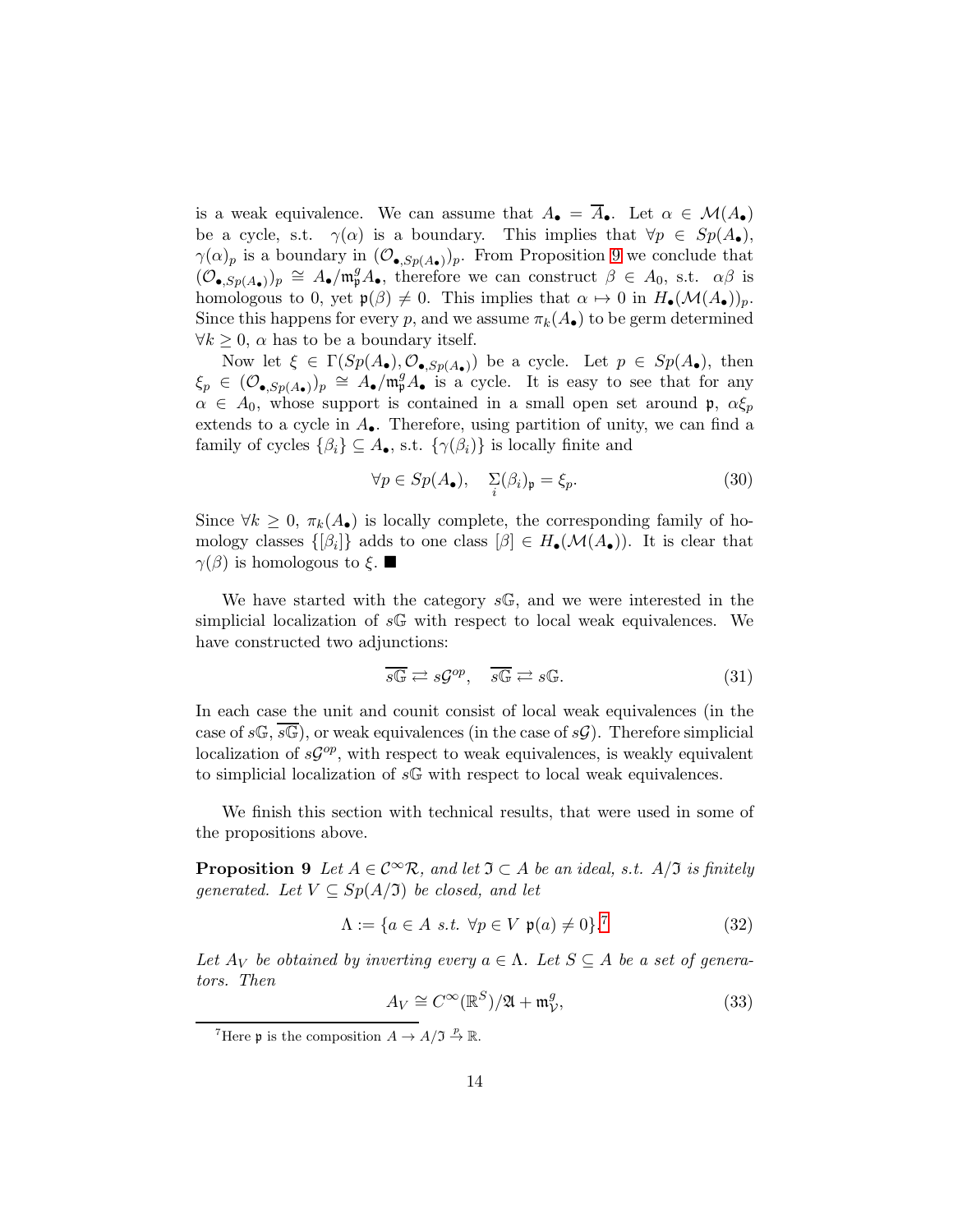where  $\mathfrak{A} \subset C^{\infty}(\mathbb{R}^S)$  is the kernel of  $C^{\infty}(\mathbb{R}^S) \to A$ , and  $\mathfrak{m}_{\mathcal{V}}^g \subset C^{\infty}(\mathbb{R}^S)$ consists of functions, that have 0 germ at  $C^{\infty}(\mathbb{R}^S) \to A \to A/\mathfrak{I} \stackrel{p}{\to} \mathbb{R}$  for any  $p \in V$ .

**Proof:** Since  $\mathfrak{A} \subseteq \mathfrak{A} + \mathfrak{m}_1^g$ <sup>g</sup>, there is a canonical  $\phi: A \to C^{\infty}(\mathbb{R}^S)/\mathfrak{A} + \mathfrak{m}_1^g$  $_{\mathcal{V}}^{g}.$ First we prove that  $\forall a \in \Lambda \phi(a)$  is invertible. Let  $\widetilde{a} \in C^{\infty}(\mathbb{R}^S)$  be any preimage of a. Since  $A/\mathfrak{I}$  is finitely generated, we can choose a finite  $F \subseteq S$ , s.t.  $C^{\infty}(\mathbb{R}^F) \hookrightarrow C^{\infty}(\mathbb{R}^S) \rightarrow A/\mathfrak{I}$  is surjective, and  $\widetilde{a} \in C^{\infty}(\mathbb{R}^F)$ . Let  $\mathcal{V}_F$  be the image of V in  $\mathbb{R}^F$ . Since  $\tilde{a}(p) \neq 0 \ \forall p \in V$ , using partition of unity on  $\mathbb{R}^F$ , we can find  $\widetilde{b} \in C^\infty(\mathbb{R}^F)$ , s.t.  $\widetilde{ab} - 1 = 0$  in a neighborhood of  $\mathcal{V}_F$ . This implies that  $\widetilde{ab} - 1$ , considered as an element of  $C^{\infty}(\mathbb{R}^S)$ , has 0 germ in a neighborhood of every  $p \in V$ , i.e.  $\widetilde{ab} - 1 \in \mathfrak{m}_{\mathcal{V}}^g$  $\mathcal{Y}$ , and hence  $\phi(a)$  is invertible in  $C^{\infty}(\mathbb{R}^S)/\mathfrak{A}+\mathfrak{m}^g_{\mathfrak{t}}$  $_{\mathcal{V}}^{g}.$ 

Since  $\phi$  is obviously surjective, for any  $A \to B$ , that inverts every  $a \in \Lambda$ , there is at most one factorization through  $\phi$ . To prove that at least one such factorization exists, we construct  $\chi: C^{\infty}(\mathbb{R}^S)/\mathfrak{A} + \mathfrak{m}_V^g \to A_V$ , s.t. the following diagram is commutative.



To construct this  $\chi$ , it is enough to show that kernel of  $C^{\infty}(\mathbb{R}^S) \to A_V$ contains  $\mathfrak{m}_1^g$  $y^g$ . Let  $\widetilde{a} \in \mathfrak{m}_1^g$ y, and choose a finite  $F \subseteq S$ , s.t.  $\widetilde{a} \in C^{\infty}(\mathbb{R}^F)$ , and  $C^{\infty}(\mathbb{R}^F) \to A/\mathfrak{I}$  is surjective, let  $\mathcal{V}_F$  be the image of V in  $\mathbb{R}^F$ . By assumption, there is an open  $\mathcal{U}_F \supseteq \mathcal{V}_F$ , s.t.  $\tilde{a} = 0$  on  $\mathcal{U}_F$ . Using paracompactness of  $\mathbb{R}^F$ , we can find  $\widetilde{b} \in C^{\infty}(\mathbb{R}^F)$ , s.t.  $\widetilde{b}(p) \neq 0 \ \forall p \in \mathcal{V}_F$  and  $supp(\widetilde{b}) \subseteq \mathcal{U}_F$ . This means that  $\tilde{a}b = 0$ , yet the image of b in  $A_V$  is invertible. Hence  $\widetilde{a} \mapsto 0 \in A_V$ .

<span id="page-14-0"></span>**Proposition 10** Let  $A_{\bullet}$  be a simplicial  $C^{\infty}$ -ring, s.t.  $\pi_0(A_{\bullet})$  is finitely generated and germ determined. Let  $\overline{A}_{\bullet}$  be obtained by universally inverting every  $a \in A_0$ , s.t.  $\mathfrak{p}(a) \neq 0$ ,  $\forall p \in Sp(\pi_0(A_{\bullet}))$ . Then the natural map  $\phi_{\bullet}: A_{\bullet} \to \overline{A}_{\bullet}$  is a weak equivalence.

**Proof:** From Proposition [9](#page-13-0) we know that  $\overline{A}_0 \cong A_0/\mathfrak{m}$ , for some ideal  $\mathfrak{m} \subseteq$  $A_0$ . It is easy to see that  $\overline{A}_{\bullet} \cong A_{\bullet}/\mathfrak{m} A_{\bullet}$ .

Clearly  $m\mathcal{M}(A_{\bullet})$  is a subcomplex, and hence to prove the proposition it is enough to show that  $\mathfrak{m} \mathcal{M}(A_{\bullet})$  is acyclic. Let  $k \geq 0$ , and let  $\beta = \sum\limits_{1 \leq i \leq n} b_i \beta_i$ ,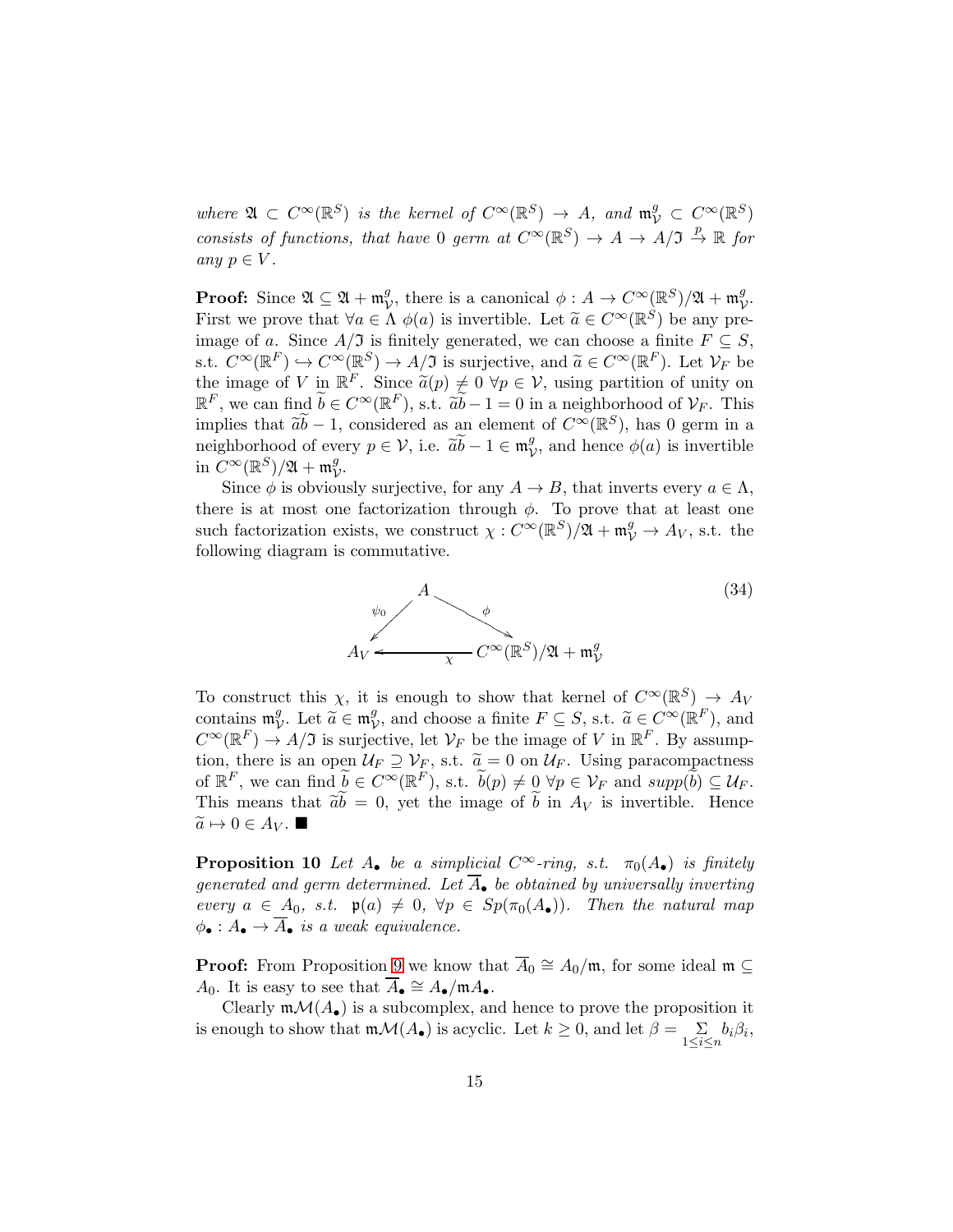where  $b_i \in \mathfrak{m}$  and  $\beta_i \in A_k$ . Since  $\pi_0(A_{\bullet})$  is finitely generated, and there are only finitely many of  $b_i$ 's, one can use partition of unity to find  $a \in A_0$ , s.t.  $a\beta = 0$ , yet  $\mathfrak{p}(a) \neq 0 \ \forall \mathfrak{p} \in \mathcal{V}$ . The latter implies that the image of a in  $\pi_0(A_{\bullet})$  is invertible  $(\pi_0(A_{\bullet}))$  is assumed to be germ determined), and hence, if  $\beta$  is a cycle, it is necessarily a trivial one.

Now assume there is  $\alpha \in A_{k+1}$ , s.t.  $d\alpha = \beta$ . Using partition of unity again, we can find  $b \in \mathfrak{m}$ , s.t.  $bb_i = b_i$  for all  $1 \leq i \leq n$ . Then obviously  $b\alpha \in \mathfrak{m}A_{k+1}$  and  $d(b\alpha) = b\beta = \beta$ .

## <span id="page-15-0"></span>4 Spivak's construction

In this section we show that construction of derived manifolds, done in [\[Sp10\]](#page-22-0), can be equivalently performed in the category  $s\mathcal{L}$  of simplicial  $C^{\infty}$ rings  $A_{\bullet}$ , s.t.  $\pi_0(A_{\bullet})$  is finitely generated.

The meeting point of Spivak's construction and the usual homotopy theory of simplicial  $C^{\infty}$ -rings is the category sG of simplicial  $C^{\infty}$ -spaces, defined in Section [3.](#page-7-0) We start with recalling (and somewhat reformulating) the constructions of [\[Sp10\]](#page-22-0).

Let **CG** be the category of compactly generated Hausdorff spaces. We define a category  $\mathbf{RS}$  as follows:

1. objects are pairs  $(X, O_{\bullet,X})$ , where  $X \in \mathbf{CG}$  and  $O_{\bullet,X}$  is a functor

$$
Open(X)^{op} \times C^{\infty} \longrightarrow SSet,
$$
\n(35)

2. morphisms are pairs  $(\phi, \phi^{\sharp})$ , where  $\phi: X \to Y$  is a continuous map, and  $\phi^{\sharp}$  is a natural transformation



For any fixed  $X \in \mathbf{CG}$ , we will denote by  $\mathbf{RS}(X) \subset \mathbf{RS}$  the full subcategory consisting of pre-sheaves on X. We equip each  $\mathbf{RS}(X)$  with the injective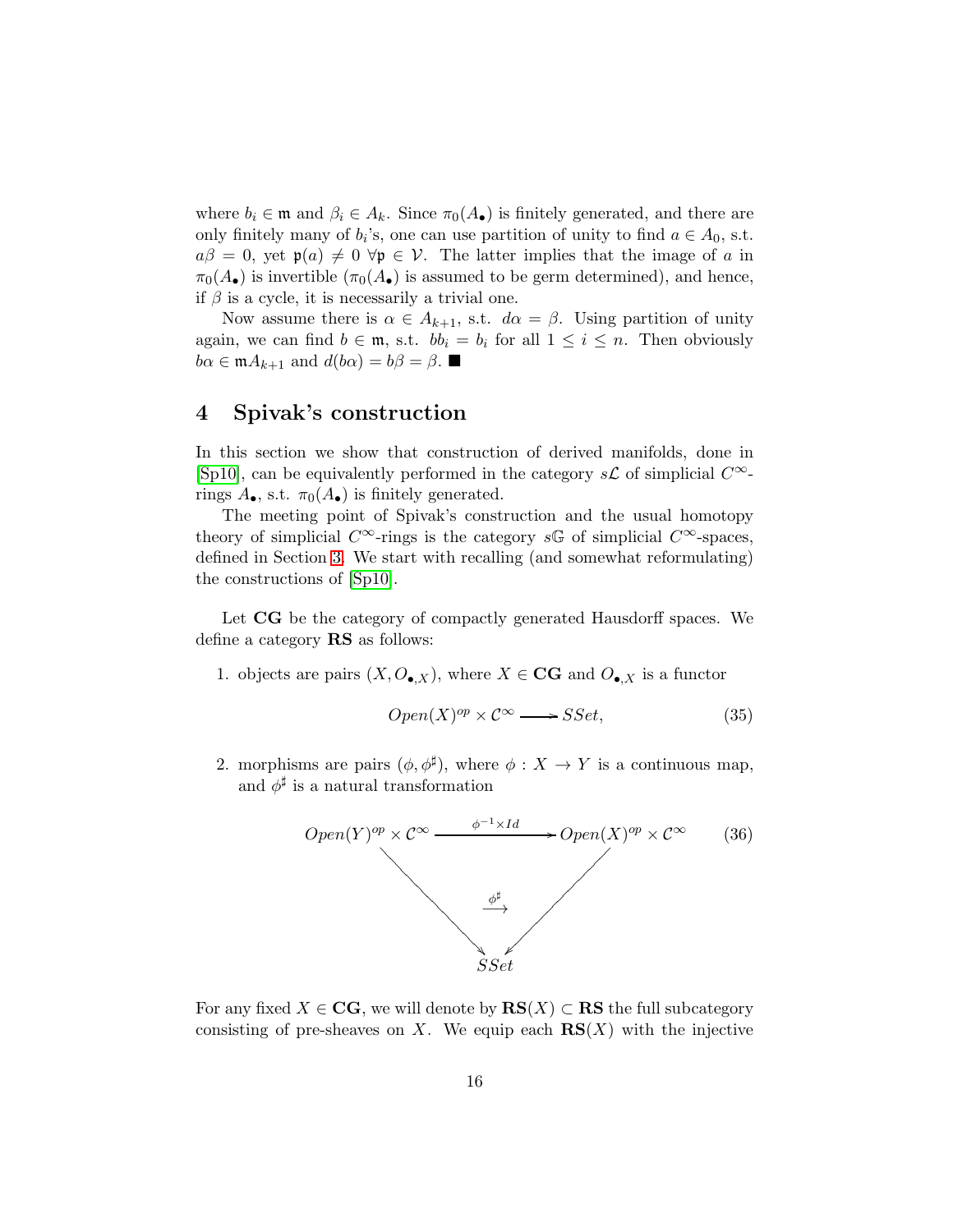closed model structure, where  $O_{\bullet,X} \to O'_{\bullet,X}$  is a weak equivalence or cofibration, if  $O_{\bullet,X}(U,\mathbb{R}^n) \to O'_{\bullet,X}(U,\mathbb{R}^n)$  is respectively a weak equivalence or cofibration of simplicial sets,  $\forall U \in Open(X), \forall n \geq 0.$ 

Since we have not required  $O_{\bullet,X}(U,-): \mathcal{C}^{\infty} \to SSet$  to be product preserving, the natural maps

<span id="page-16-0"></span>
$$
O_{\bullet,X}(U,\mathbb{R}^{m+n})\longrightarrow O_{\bullet,X}(U,\mathbb{R}^m)\times O_{\bullet,X}(U,\mathbb{R}^n)
$$
(37)

are not required to be isomorphisms, and not even weak equivalences, i.e.  $O_{\bullet,X}$  is not necessarily a pre-sheaf of  $C^{\infty}$ -rings. Similarly, having a hypercover  $\{U_i\}$  of U, the natural map

<span id="page-16-1"></span>
$$
O_{\bullet,X}(U,\mathbb{R}^k) \to \text{holim}(O_{\bullet,X}(U_i,\mathbb{R}^k))
$$
\n(38)

does not have to be a weak equivalence, i.e.  $O_{\bullet,X}(-,\mathbb{R}^k)$  is not necessarily a homotopy sheaf of simplicial sets.

Using the fact that  $\mathbf{RS}(X)$  is a left proper, cellular, simplicial closed model category, one can perform a left localization of  $\mathbf{RS}(X)$  with respect to [\(37\)](#page-16-0) and [\(38\)](#page-16-1) (e.g. [\[Hi09\]](#page-22-12)). The result is a left proper, simplicial closed model category, that we will denote by  $\text{Shv}(X)$ . Moreover, any continuous map  $\phi: X \to Y$  induces a Quillen adjunction

$$
\phi^* : \mathbf{Shv}(Y) \rightleftarrows \mathbf{Shv}(X) : \phi_*.
$$
 (39)

Homotopy sheaves of homotopy simplicial  $C^{\infty}$ -rings on X are the fibrant objects in Shv $(X)$ . Every  $O_{\bullet,X} \in \mathbf{Shv}(X)$  is cofibrant, and we will denote by  $\mathcal{O}_{\bullet,X}$  a chosen functorial fibrant replacement. For any  $U \in Open(X)$ ,  $\mathcal{O}_{\bullet,X}(U,-)$  is a homotopy  $C^{\infty}$ -ring, i.e. [\(37\)](#page-16-0) is a weak equivalence  $\forall m,n\geq 0$ , and therefore we have a well defined sheaf of  $C^{\infty}$ -rings  $\pi_0(\mathcal{O}_{\bullet,X})$ , and a sequence of sheaves of  $\pi_0(\mathcal{O}_{\bullet,X})$ -modules  $\{\pi_k(\mathcal{O}_{\bullet,X})\}_{k\geq 1}$ .

A weak equivalence in **RS** is a morphism  $(\phi, \phi^{\sharp}) : (X, O_{\bullet,X}) \to (Y, O_{\bullet,Y}),$ s.t.  $\phi$  is a homeomorphism, and  $\phi^{\sharp}: O_{\bullet,Y} \to \phi_*(O_{\bullet,X})$  is a weak equivalence in Shv(Y). Equivalently, we can demand that  $\mathcal{O}_{\bullet,Y} \to \phi_*(\mathcal{O}_{\bullet,X})$  is a local weak equivalence, i.e. it induces isomorphisms

$$
\pi_k(\mathcal{O}_{\bullet,Y}) \to \phi_*(\pi_k(\mathcal{O}_{\bullet,X})), \quad \forall k \ge 0.
$$
 (40)

<span id="page-16-2"></span>We will denote by  $\overline{RS}$  the simplicial localization of  $\overline{RS}$  with respect to these weak equivalences. Presence of simplicial closed model structure on each  $\textbf{Shv}(X)$  makes computing  $\overline{\textbf{RS}}$  easier than usual.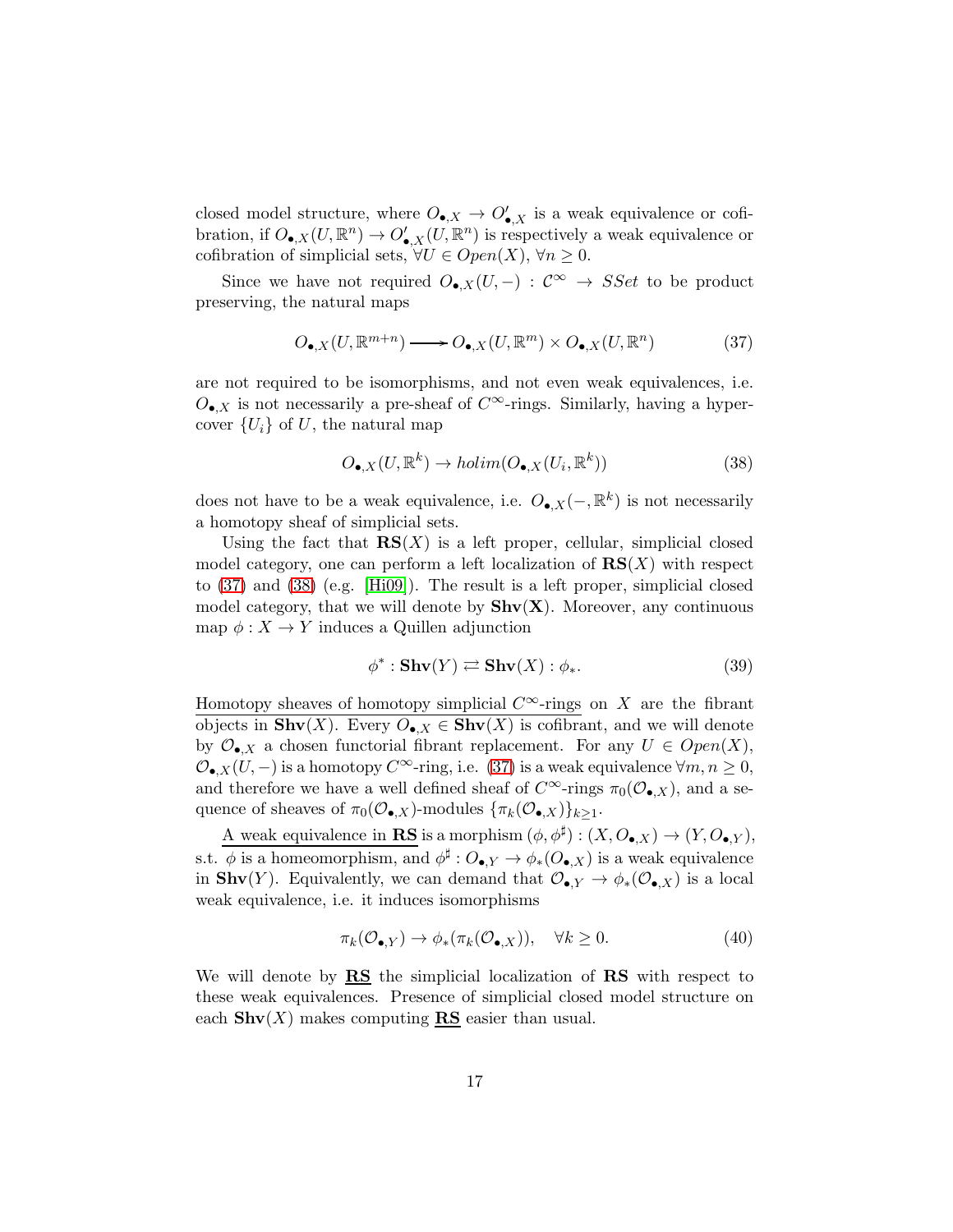**Proposition 11** The category RS, together with the subcategory of weak equivalences, admits a homotopy calculus of fractions.

**Proof:** Let  $(\phi, \phi^{\sharp}) : (X, O_{\bullet,X}) \to (Y, O_{\bullet,Y})$  be a weak equivalence in **RS**, we will say that  $(\phi, \phi^{\sharp})$  is a trivial cofibration or trivial fibration, if correspondingly  $\phi^{\sharp}$  is a trivial fibration or a trivial cofibration. Using closed model structure on  $\text{Shv}(Y)$ , it is obvious that every weak equivalence in RS can be written as a composition of a trivial cofibration, followed by a trivial fibration.

Consider diagrams

<span id="page-17-0"></span>
$$
(X, O_{\bullet,X}) \xrightarrow{(\alpha, \alpha^{\sharp})} (Y, O_{\bullet,Y})
$$
\n
$$
(Z, O_{\bullet,Z})
$$
\n
$$
(Z, O_{\bullet,Z})
$$
\n
$$
(W, O_{\bullet,W}) \xrightarrow{(\psi, \psi^{\sharp})} (Z', O_{\bullet,Z'})
$$
\n
$$
(41)
$$
\n
$$
(W, O_{\bullet,W}) \xrightarrow{(\beta, \beta^{\sharp})} (Z', O_{\bullet,Z'})
$$

where  $(\phi, \phi^{\sharp})$  is a trivial cofibration, and  $(\psi, \psi^{\sharp})$  is a trivial fibration. It is easy to see that

$$
(Y,O_{\bullet,Y}\prod_{\alpha_{*}(O_{\bullet,X})}(\alpha\phi^{-1})_{*}(O_{\bullet,X'})),\quad (W,O_{\bullet,W}\coprod_{\beta^{*}(O_{\bullet,Z'})}(\psi^{-1}\beta)^{*}(O_{\bullet,Z}))\quad (42)
$$

are respectively colimit and limit of [\(41\)](#page-17-0). Since right Quillen functors preserve trivial fibrations, and left Quillen functors preserve trivial cofibrations, it is clear that pushout of  $(\phi, \phi^{\sharp})$  is a trivial cofibration, and pullback of  $(\psi, \psi^{\sharp})$  is a trivial fibration. Using the 2-out-of-3 property, we see that, if in addition  $(\alpha, \alpha^{\sharp}), (\beta, \beta^{\sharp})$  are weak equivalences, their pushout and pullback are weak equivalences as well. Use [\[DK80a\]](#page-21-6), proposition 8.2.  $\blacksquare$ 

The same argument shows that any subcategory of **RS**, defined by putting conditions on the sheaves of homotopy groups, also admits a homotopy calculus of fractions. We are interested in the following two subcategories:

- let LRS  $\subset$  RS be the full subcategory, consisting of pairs  $(X, O_{\bullet,X})$ , s.t. stalks of  $\pi_0(\mathcal{O}_{\bullet,X})$  are local  $C^{\infty}$ -rings,
- let  $\text{LRS}_{fgs} \subset \text{LRS}$  be the full subcategory of pairs  $(X, O_{\bullet,X}),$  s.t.  $\pi_0(\mathcal{O}_{\bullet,X})$  is a soft sheaf of finitely generated  $C^{\infty}$ -rings.

As with RS, we will denote by  $LRS$ ,  $LRS$ <sub>fas</sub> the simplicial localizations with respect to local weak equivalences. Because RS admits a homotopy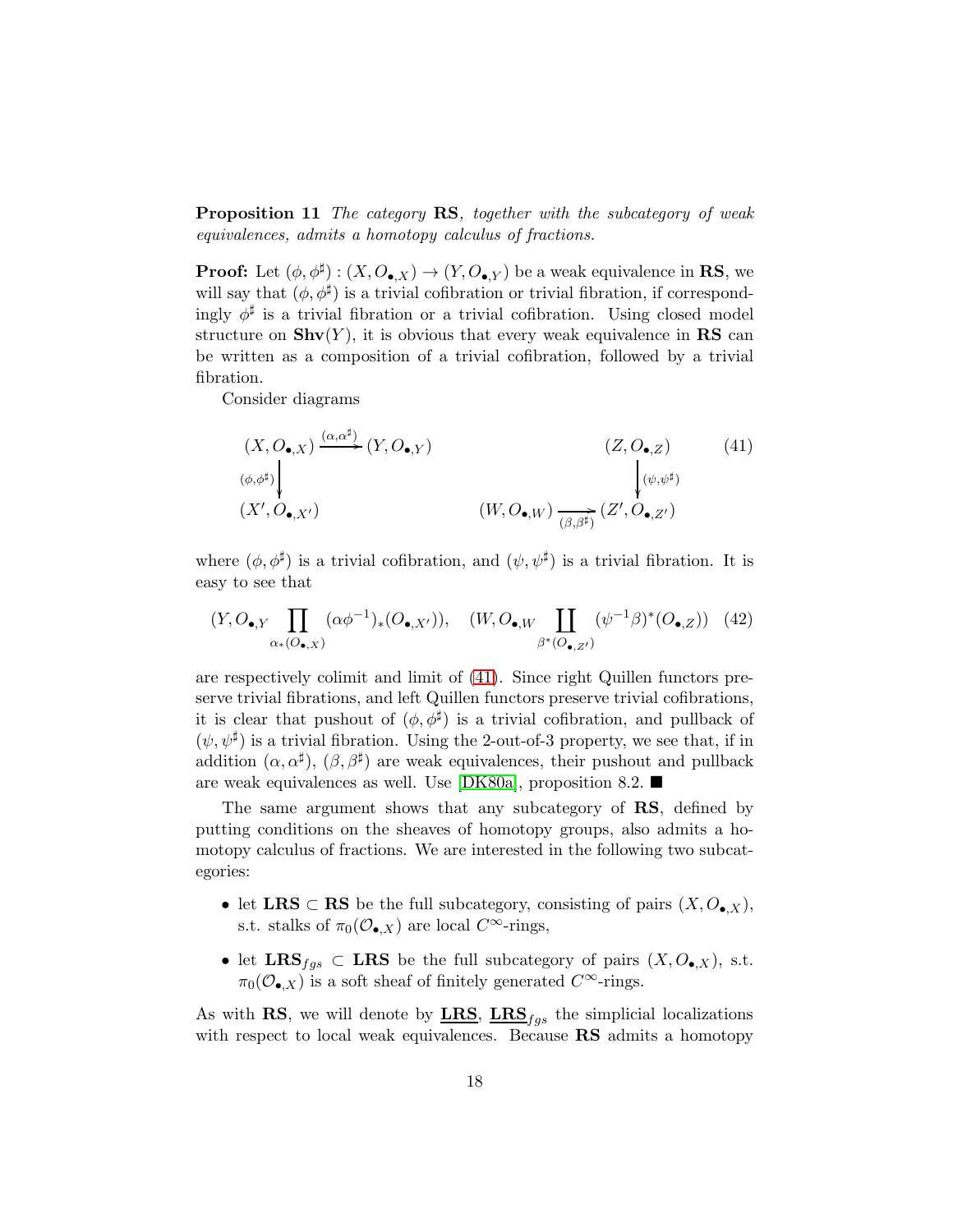calculus of fractions, we know that  $Hom_{\mathbf{R}S}((X,O_{\bullet,X}), (Y,O_{\bullet,Y})$  is weakly equivalent to simplicial set of hammocks of the following form:



where vertical arrows, and arrows going to the left are weak equivalences. The same is true for LRS and LRS  $_{fgs}$ . Since LRS, LRS  $_{fgs}$  are full subcategories of RS, defined by a condition on weak equivalence classes, we immediately have the following result.

**Proposition 12** The inclusions  $\underline{LRS}_{fqs} \subset \underline{LRS} \subset \underline{RS}$  induce weak equivalences on the spaces of morphisms.

So far we have used only presence of a closed model structure on each  $\text{Shv}(X)$ . Now we will use the fact that these closed model structures are simplicial. For any  $(X, O_{\bullet,X}), (Y, O_{\bullet,Y}) \in \mathbf{RS}$  we have a simplicial set

$$
\coprod_{\phi \in Hom_{\mathbf{CG}}(X,Y)} \coprod_{k \ge 0} Hom_{\mathbf{Shv}(Y)}(O_{\bullet,Y} \otimes \Delta[k], \phi_*(\mathcal{O}_{\bullet,X})), \tag{44}
$$

which we will denote by  $\underline{Hom}_{\mathbf{RS}}((X, O_{\bullet,X}), (Y, O_{\bullet,Y})).$ 

**Proposition 13** For any  $(X, O_{\bullet,X})$ ,  $(Y, O_{\bullet,Y}) \in \mathbb{RS}$  there is a weak equivalence of simplicial sets:

$$
\underline{Hom}_{\mathbf{RS}}((X, O_{\bullet, X}), (Y, O_{\bullet, Y})) \simeq Hom_{\mathbf{RS}}((X, O_{\bullet, X}), (Y, O_{\bullet, Y})).
$$
 (45)

**Proof:** Recall from the proof of Proposition [11,](#page-16-2) that  $(\phi, \phi^{\sharp}) : (X, O_{\bullet, X}) \to$  $(Y, O_{\bullet,Y})$  is a trivial fibration, if  $\phi$  is a homeomorphism, and  $\phi^{\sharp}: O_{\bullet,Y} \to$  $\phi^*(O_{\bullet,X})$  is a trivial cofibration. Since cofibrations in each  $\mathbf{Shv}(X)$  are just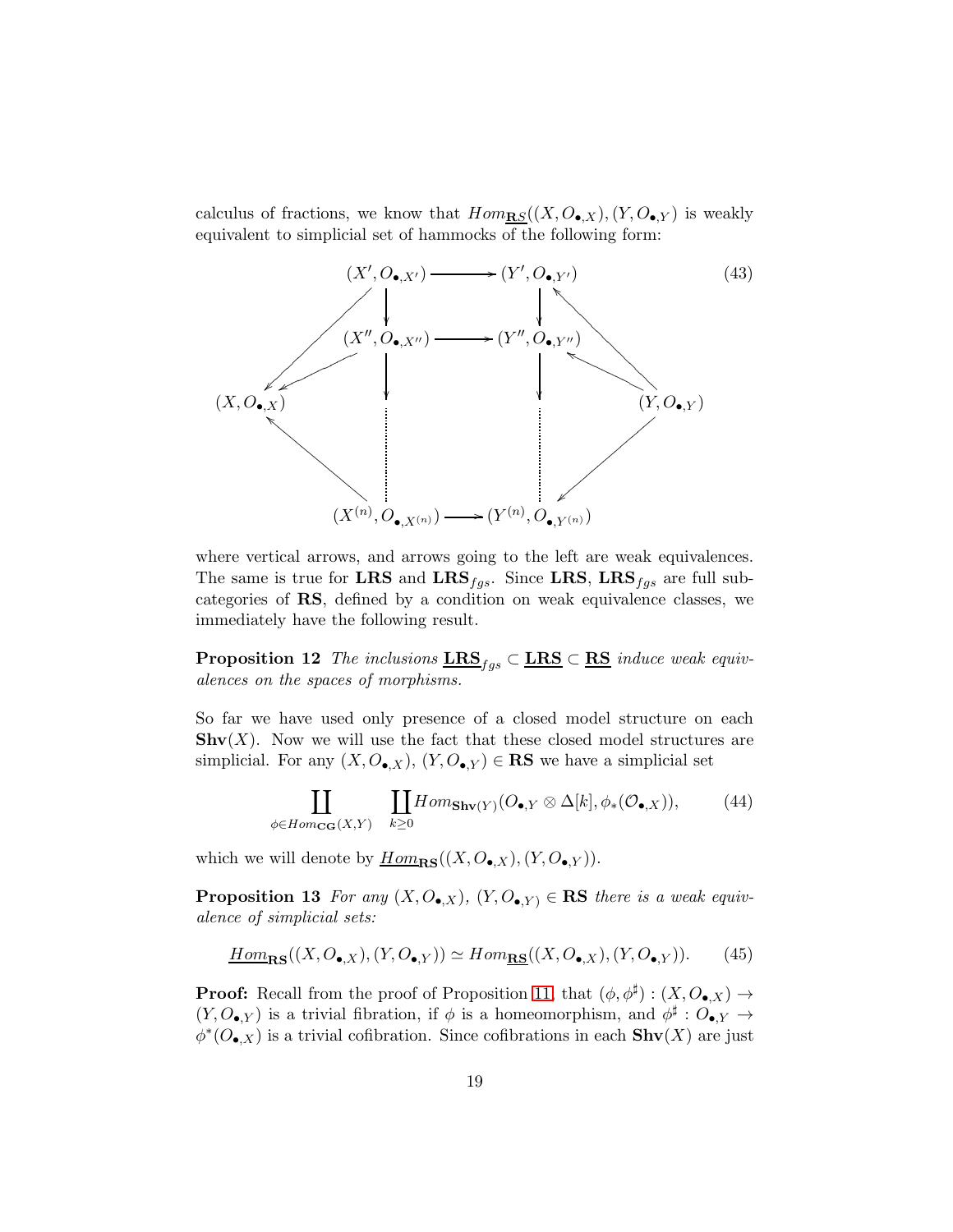injective maps, it is easy to see that closing trivial fibrations in RS with respect to the 2-out-of-3 property, produces all weak equivalences. Hence RS can be computed as simplicial localization of RS with respect to trivial fibrations.

Proceeding as in the proof of Proposition [11,](#page-16-2) one sees that RS, together with trivial fibrations, admits a calculus of homotopy right frac-tions([\[DK80a\]](#page-21-6), proposition 8.1). Therefore,  $Hom_{\mathbf{RS}}((X, O_{\bullet,X}), (Y, O_{\bullet,Y})$ is weakly equivalent to simplicial set of hammocks of the following form:

<span id="page-19-0"></span>

where vertical arrows, and arrows going to the left are trivial fibrations. Moreover, since nerves of equivalent categories are weakly equivalent, we can assume that  $Y^{(k)} = Y \ \forall k \geq 1$ .

It is easy to see that in each such hammock, every path from  $X$  to  $Y$ has the same underlying continuous map  $\phi: X \to Y$ , and hence we have a decomposition of simplicial sets

$$
Hom_{\mathbf{RS}}((X,O_{\bullet,X}),(Y,O_{\bullet,Y})) = \coprod_{\phi} Hom_{\mathbf{RS}}((X,O_{\bullet,X}),(Y,O_{\bullet,Y}))_{\phi}. \tag{47}
$$

Fix a  $\phi$ , using functorial fibrant replacement in each  $\text{Shv}(X)$ , we can assume that all pre-sheaves in  $(46)$  are fibrant. Pushing forward everything to Y, we see that [\(46\)](#page-19-0) becomes a hammock between  $(Y, \phi_*(\mathcal{O}_{\bullet,X}))$  and  $(Y, \mathcal{O}_{\bullet,Y})$ in  $\textbf{Shv}(Y)$ , and this correspondence is bijective, i.e. we have

$$
Hom_{\mathbf{\underline{RS}}}((X,\mathcal{O}_{\bullet,X}),(Y,\mathcal{O}_{\bullet,Y})) \simeq Hom_{\mathbf{\underline{Shv}}(Y)}(\mathcal{O}_{\bullet,Y},\phi_*(\mathcal{O}_{\bullet,X})),\tag{48}
$$

where  $\text{Shv}(Y)$  is the simplicial localization of  $\text{Shv}(Y)$  with respect to trivial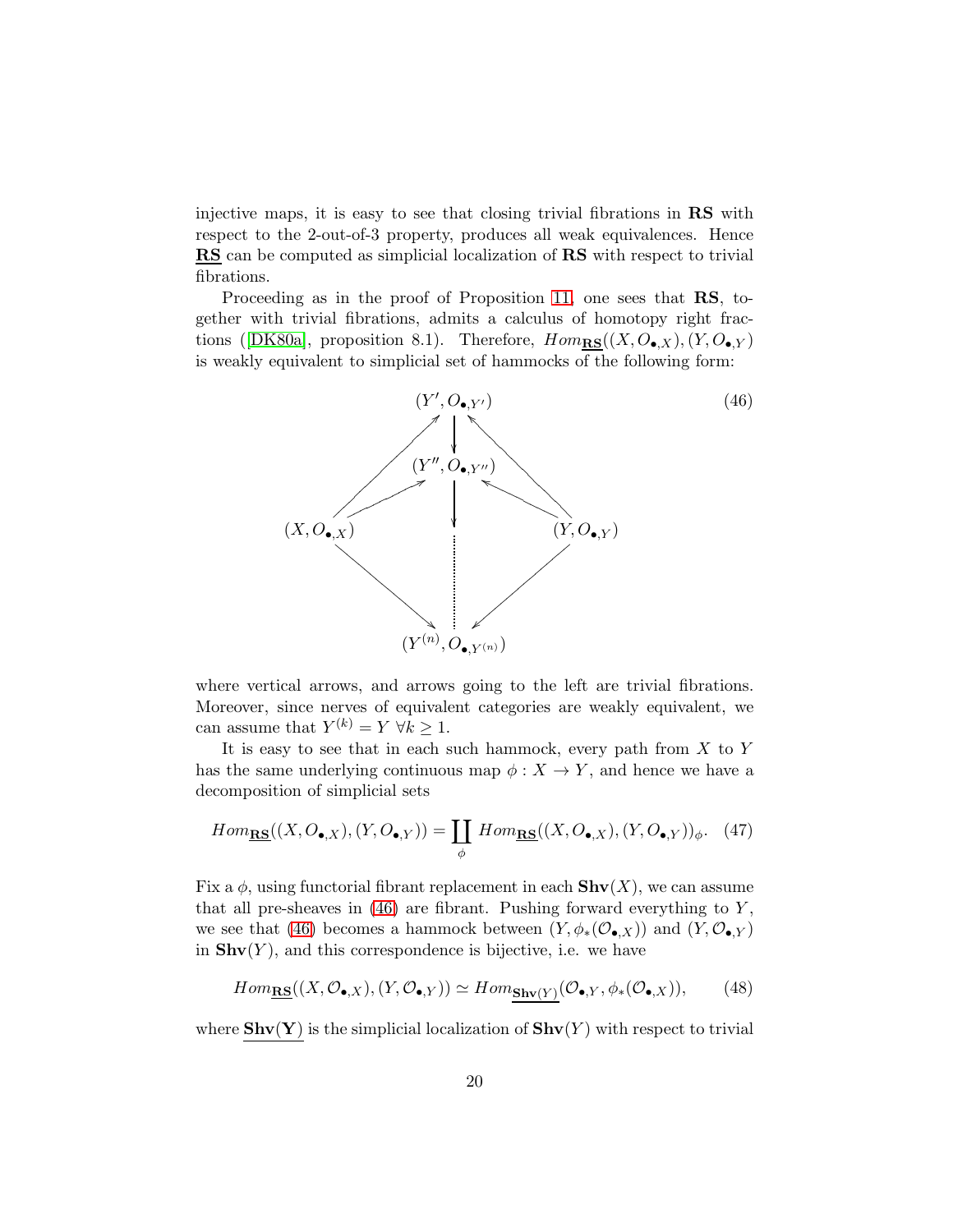cofibrations. Finally, since  $\mathcal{O}_{\bullet,Y}$  is cofibrant, and  $\phi_*(\mathcal{O}_{\bullet,X})$  is fibrant, we have

$$
Hom_{\underline{\text{Shv}(Y)}}(\mathcal{O}_{\bullet,Y},\phi_*(\mathcal{O}_{\bullet,X})) \simeq \coprod_{k\geq 0} Hom_{\text{Shv}(Y)}(\mathcal{O}_{\bullet,Y} \otimes \Delta[k],\phi_*(\mathcal{O}_{\bullet,X})) \tag{49}
$$

Here we use [\[DK80b\]](#page-21-7), proposition 5.2, corollary 4.7.  $\blacksquare$ 

In [\[Sp10\]](#page-22-0) LRS is equipped with simplicial structure, which we will denote by LRS. We have seen now that LRS is weakly equivalent to LRS. that we have constructed here. Therefore, all constructions involving homotopy limits (e.g. derived manifolds), that one can perform in  $\widehat{LRS}$ , can be equivalently performed in LRS.

Of course, the advantage of Spivak's construction is that it is more manageable, than simplicial localization. Now we show that there is another model, which is more manageable still.

Recall([\[Sp10\]](#page-22-0)) that an affine derived manifold is a homotopy limit (in  $LRS$  of a diagram

<span id="page-20-0"></span>
$$
\mathbb{R}^n \longrightarrow \mathbb{R}^n
$$

(50)

Since  $\underline{\textbf{LRS}} \simeq \widehat{\textbf{LRS}}$ , we can use  $\underline{\textbf{LRS}}$  instead. Moreover, if  $(X, \mathcal{O}_{\bullet,X})$  is the homotopy pullback of [\(50\)](#page-20-0), then  $\pi_0(\mathcal{O}_{\bullet,X})$  is a soft sheaf of finitely generated  $C^{\infty}$ -rings. Therefore affine derived manifolds lie in the full subcategory  $\underline{\text{LRS}}_{fas} \subset \underline{\text{LRS}}.$ 

Arbitrary derived manifolds in [\[Sp10\]](#page-22-0) are defined by gluing affine ones. So if we restrict to derived manifolds of finite type, i.e.  $(X, \mathcal{O}_{\bullet, X})$  such that  $\pi_0(\mathcal{O}_{\bullet,X})$  is a sheaf of finitely generated  $\overline{C^{\infty}}$ -rings, we are still inside  $\underline{LRS}_{fas}$ .

There is an obvious (full) inclusion

<span id="page-20-1"></span>
$$
s \mathbb{G} \subset \mathbf{LRS}_{fgs}.\tag{51}
$$

We claim that [\(51\)](#page-20-1) induces a weak equivalence of simplicial localizations (with respect to local weak equivalences). Indeed, any functor  $\mathcal{C}^{\infty} \to SSet$ can be rectified to a simplicial  $C^{\infty}$ -ring, i.e. it can be changed into a product preserving functor. Moreover, this process is functorial, and it preserves homotopytype ([\[Be06\]](#page-21-2)).

Let  $\langle sG \rangle \subset \mathbf{LRS}$  be the full subcategory, consisting of  $sG$  and all pairs  $(X, O_{\bullet,X})$ , s.t.  $O_{\bullet,X}$  is weakly product preserving and cofibrant in the *projective* closed model structure on  $\mathbf{RS}(X)$ . Then  $s\mathbb{G} \subseteq < s\mathbb{G} >$  induces a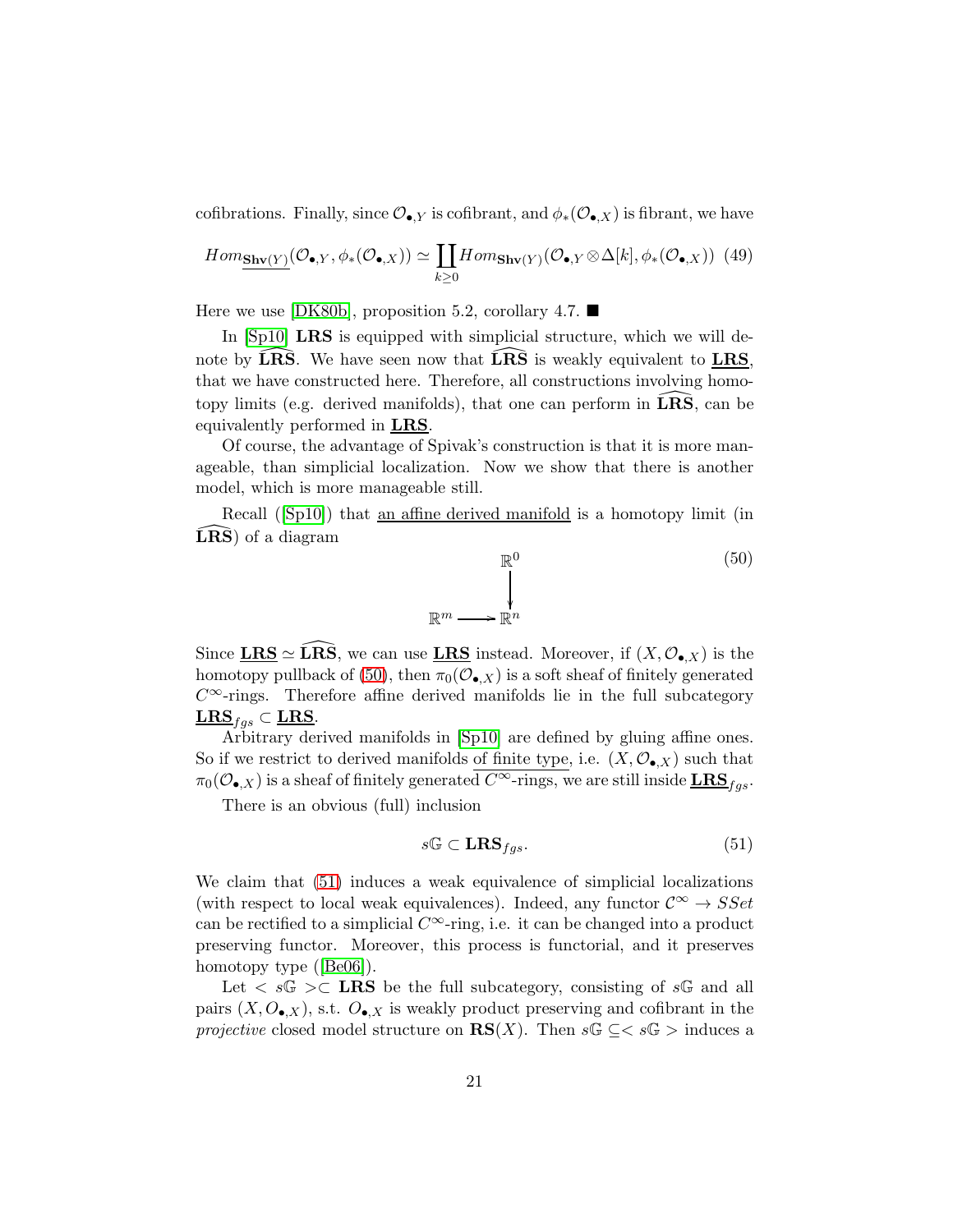weak equivalence between simplicial localizations with respect to local weak equivalences([\[Lu09\]](#page-22-13), lemma 5.5.9.9). On the other hand, using cofibrant replacement functor  $\text{LRS} \rightarrow \text{LRS}$  (with respect to the projective model structures on  $\mathbf{RS}(X)$ , we conclude that  $\langle s\mathbb{G} \rangle\subset \mathbf{LRS}_{fas}$  also induces a weak equivalences between simplicial localizations.

Altogether, using results of Section [3,](#page-7-0) we now know that taking ho-motopy limit of [\(50\)](#page-20-0) in  $\widehat{\text{LRS}}$  is equivalent to doing the same in  $s\mathcal{G}^{op}$ , or equivalently in  $s\mathcal{L}^{op}$ , which has the usual (projective) closed model structure. Therefore:

**Theorem 1** The simplicial category of derived manifolds of finite type, as defined in  $[Sp10]$ , is weakly equivalent to the full subcategory of  $s\mathcal{G}^{op}$ , consisting of objects, that locally are homotopy limits (taken in  $s\mathcal{L}$ ) of [\(50\)](#page-20-0).

### References

- <span id="page-21-1"></span>[Ba02] B.Badzioch. Algebraic theories in homotopy theory. Annals of Mathematics, 155, pages 895-913 (2002).
- <span id="page-21-2"></span>[Be06] J.Bergner. Rigidification of algebras over multi-sorted theories. Algebr. Geom. Topol. 6, pages 1925-1955 (2006).
- <span id="page-21-5"></span>[Bo11] D.Borisov Topological characterization of various types of  $C^{\infty}$ -rings. [arXiv:1108.5885v](http://arxiv.org/abs/1108.5885)2 [math.DG] (2011).
- <span id="page-21-3"></span>[CK01] I.Ciocan-Fontanine, M.Kapranov. Derived Quot schemes. Ann. Scient. Éc. Norm. Sup., 4<sup>e</sup> série, t. 34, pages 403-440 (2001).
- <span id="page-21-4"></span>[CK02] I.Ciocan-Fontanine, M.Kapranov. Derived Hilbert schemes. Journal of the American Mathematical Society, Vol. 15, Num. 4, pages 787- 815 (2002).
- <span id="page-21-0"></span>[DHI04] D.Dugger, S.Hollander, D.C.Isaksen. Hypercovers and simplicial presheaves. Math. Proc. Cambridge Philos. Soc. 136, no. 1, pages 9-51 (2004).
- <span id="page-21-6"></span>[DK80a] W.G.Dwyer, D.M.Kan. Calculating simplicial localizations. Journal of Pure and Applied Algebra 18, pages 17-35 (1980).
- <span id="page-21-7"></span>[DK80b] W.G.Dwyer, D.M.Kan. Function complexes in homotopical algebra. Topology, vol. 19 pages 427-440 (1980).